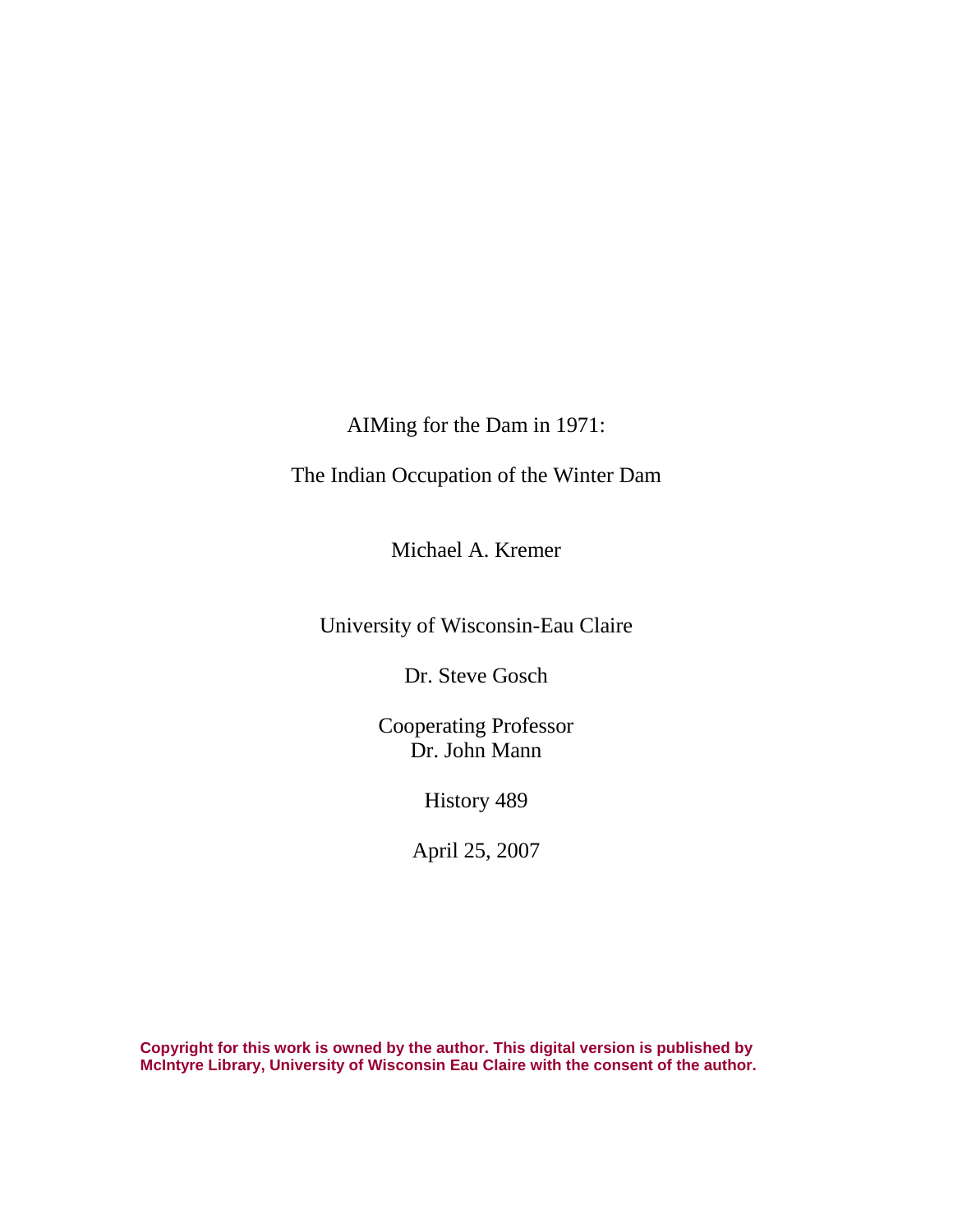#### **Chapter 1: Introduction**

Since the landing of Columbus in 1492, Native Americans have fought an ongoing battle against Europeans who invaded and took their land, spread disease, and killed their families and tribal members. Throughout that time, the United States government made and later broke many treaties with tribes throughout the country. The government also imposed policies upon Native Americans that changed through time, but usually resulted in negative situations for the Indians. In the latter part of the 1960s, several Native American protest groups and movements became outspoken and very active in seeking to reassert their rights. The takeover and occupation of the Winter Dam in Sawyer County Wisconsin, in August 1971 by the Lac Court Oreilles (LCO) band of Ojibwe and the American Indian Movement (AIM) was one result of that increased activism.

American Indians faced significant obstacles and oppression throughout most of the twentieth century in the United States. That was nothing new to the Native American tribes; it was simply a continuation of the past. The federal government policy toward the Native Americans, although it continued to oppress the tribes, continued to change throughout the century. The first major impact on twentieth century relations between the federal government and the Native Americans occurred in 1890, at Wounded Knee, South Dakota. In December of that year, members of the United States Army massacred a reported 300-350 Lakota men, women, and children, the majority of who had already surrendered their weapons. That event was considered the end of the Indian wars and the

1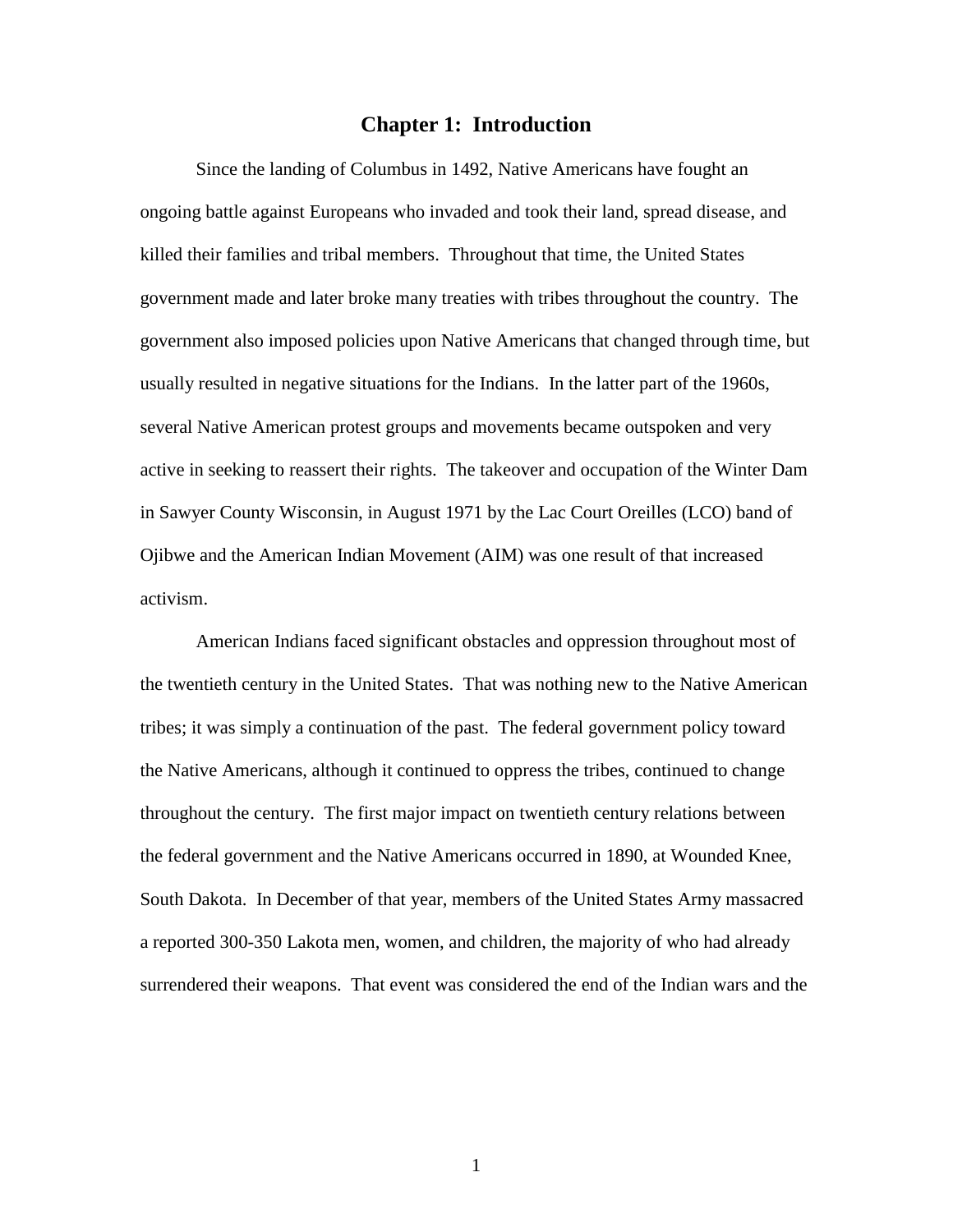beginning of changing policy toward Indian relations by the government that moved into the twentieth century. $<sup>1</sup>$ </sup>

After the incident at Wounded Knee, the U.S. government policy toward Indians was one of assimilation. In 1887, the Dawes Act, also known as the General Allotment Act, was passed by Congress. The purpose of the Dawes Act was to break down tribal identity by dividing reservation land and providing land allotments to individual Indian families. That was the first act of the assimilation policy. As part of that policy, many Indian youth were forcefully sent to boarding schools run by the Bureau of Indian Affairs (BIA), which were established beginning in the late nineteenth century. At the schools, the young Indians were not allowed to speak their native tongues or practice any of their native customs or religious practices. According to historian Peter Iverson, "Boarding schools comprised an ongoing onslaught against Native families and Native belief systems."<sup>2</sup> The assimilation policy resulted in large amounts of Indian land lost to white men, through cessions and unfair sales.

In 1928, the Merriam Report, a nationwide survey of Indian reservations commissioned by the U.S. Interior Department, "revealed extreme poverty, poor health, and cultural despair. $\mathbb{R}^3$  The report also called for Indians to be given more respect in leading their lives. The Merriam Report, in large part, resulted in new Indian legislation in the 1930s as part of the New Deal reforms. The major act was the 1934 Indian Reorganization Act (IRA), also known as the Indian New Deal. The Act reorganized

<sup>&</sup>lt;sup>1</sup> Joane Nagel, *American Indian Ethnic Renewal: Red Power and the Resurgence of Identity and Culture* (New York: Oxford University Press, 1996), 115-118.

<sup>2</sup> Peter Iverson, *"We Are Still Here:" American Indians in the Twentieth Century* (Wheeling, IL: Harlan Davidson, 1998), 23.

<sup>3</sup> Patty Loew, *Indian Nations of Wisconsin: Histories of Endurance and Renewal* (Madison: Wisconsin Historical Society Press, 2001), 78.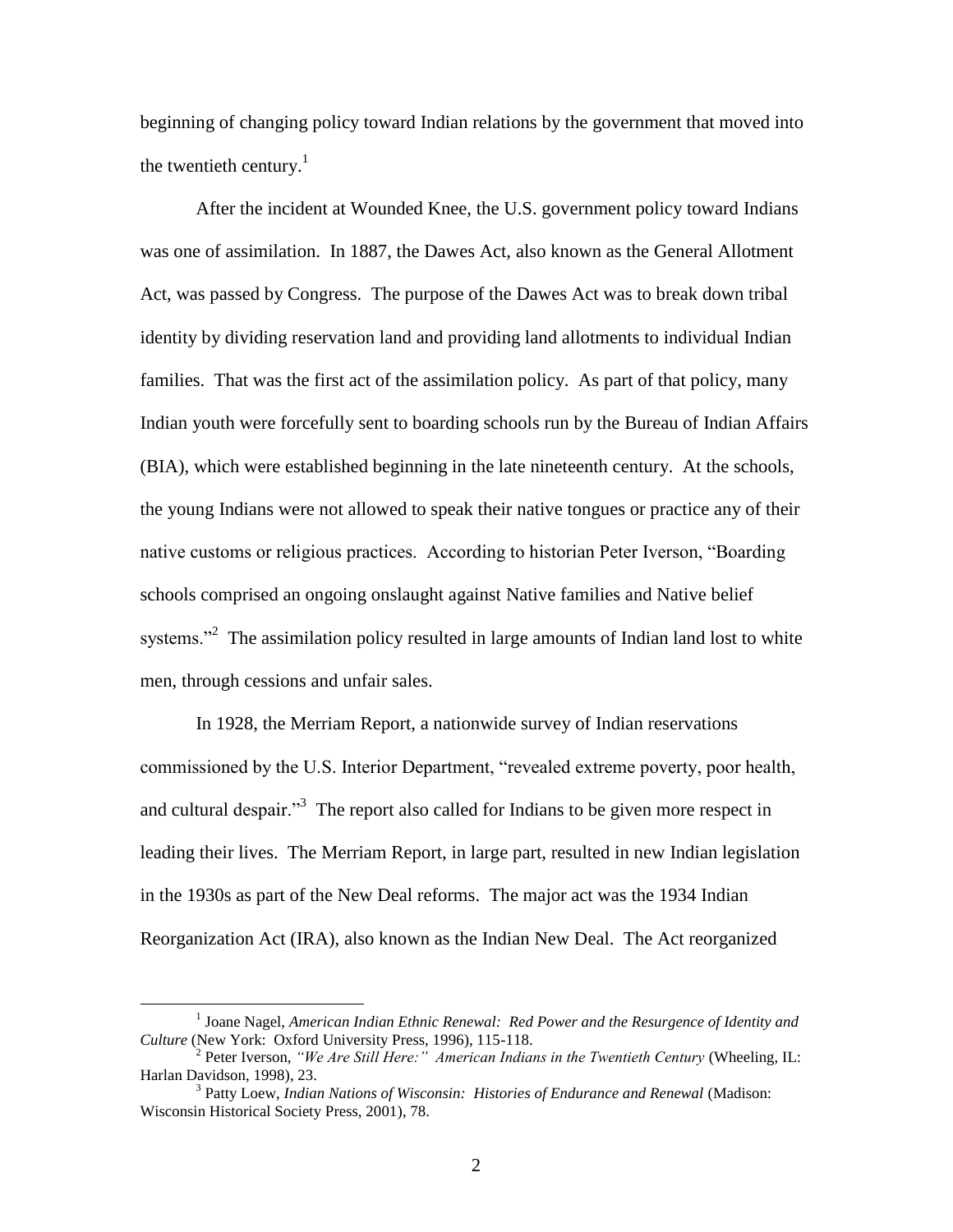tribal governments, allowed for tribal constitutions and, more importantly for tribes, ended allotment, keeping reservations intact. The Act did, however, give the BIA veto power over tribal decisions. One impact of that act was the beginning of an increase in activism on Indian reservations, as Indians began to seek rights accorded to them in the IRA. The National Congress of American Indians (NCAI) grew indirectly out of that act, and was the first major Indian rights group. World War II also played a large role in the formation of the NCAI, as returning Indian veterans sought more education, training, and other rights.

Federal Indian policy after World War II changed to a termination policy. The federal government sought to end the special status of tribes and assimilate Indians into American society, through the settling of land claims, terminating tribes, and encouraging the movement of Indians to large cities. The government saw termination as a way to end public expenditure and responsibility for Indians, tribes, and reservations. It was also viewed as a way to accomplish the "transfer of the reservations into the hands of sensible Americans who would 'do something with the land."<sup>4</sup> One Wisconsin tribe, the Menominee, was terminated as a result of that policy. Many Indians saw termination policy as threatening to Indian culture and society. As part of the policy, the BIA offered vocational training, relocation, and housing help to Indians moving to large cities, although the actual amount of help given was disputed. Due in large part to the effects of World War II industrialization and termination policies, the American Indian population went from 13% urban in 1950 to 44.5% urban by 1970. The relocation played a major role in the future organizing of pan tribal activist groups.<sup>5</sup>

<sup>4</sup> Peter Matthiessen, *In the Spirit of Crazy Horse* (New York: Viking Press, 1980), 28.

 $<sup>5</sup>$  Nagel, 118-121.</sup>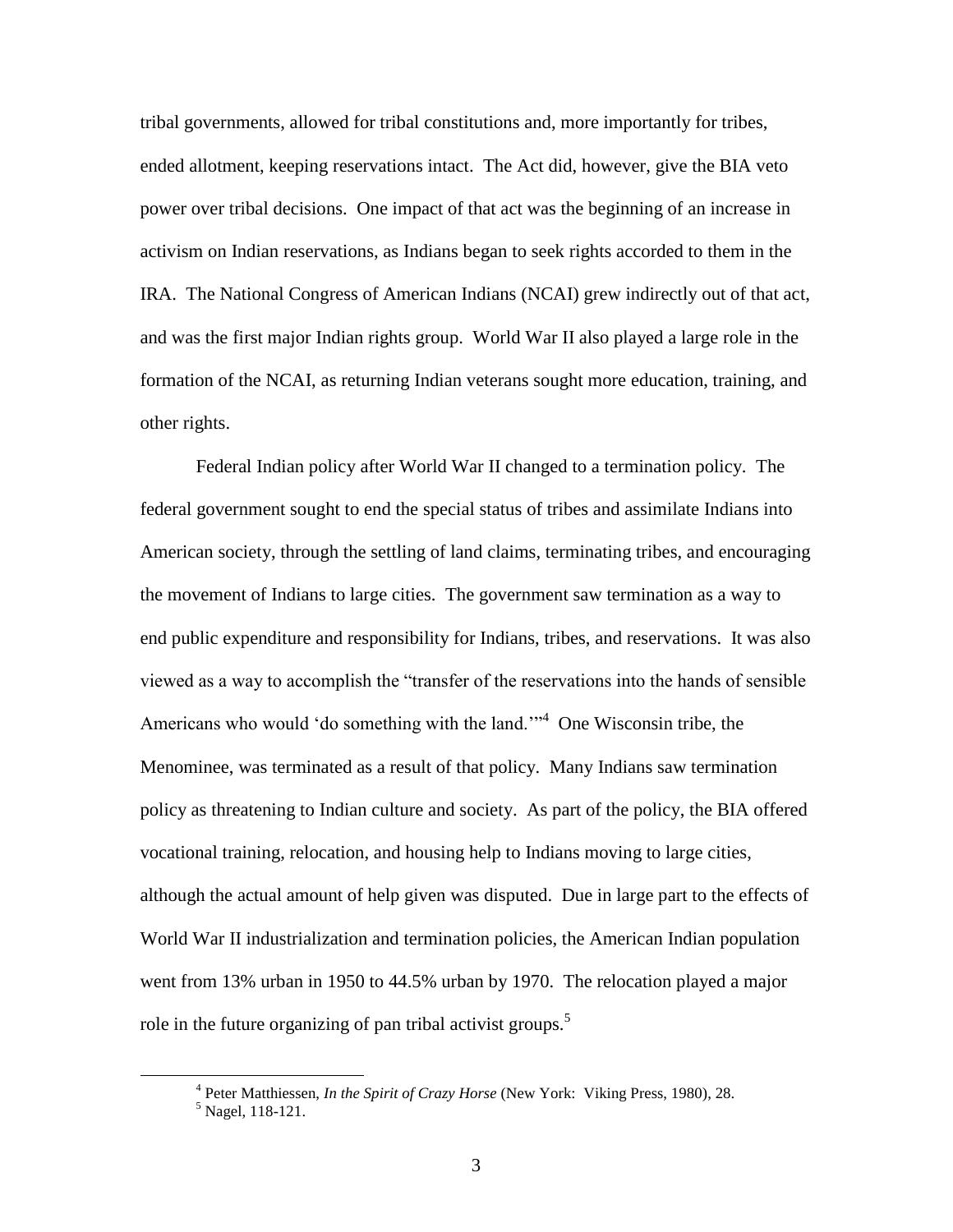Termination policy ended in the late 1960s, due largely to the civil rights movements and President Johnson"s Great Society, War on Poverty, and civil rights legislation. As part of Johnson"s policies, he advocated for more self-determination for Indians. Those policies also led to an upsurge in Indian rights activism. According to Indian historian Joane Nagel, "The mix of volatile ethnic politics and an explosion of federal resources, many earmarked for minority programs, combined with earlier federal Indian policies that had brought large numbers of tribally diverse, educated, acculturated, and organizationally connected Indians to American cities. The result was the eruption of Red Power."<sup>6</sup> Although Indians had been comparatively slow to join the sixties activist movement, by 1969, they had exploded onto the scene with the takeover of Alcatraz Island, near San Francisco.

The 1960s in the United States was a tumultuous era, "a time of political and cultural flux in American society; truths were challenged, beliefs were questioned, and the everyday became problematic."<sup>7</sup> Mark Hamilton Lytle broke the sixties into three specific eras: the "era of consensus" from 1954 to 1963, the "era of escalation," from 1964 to 1968, and "gender and identity politics," from 1969 to 1974. Activist and civil rights groups such as the Student Non-violent Coordinating Committee (SNCC), Students for a Democratic Society (SDS), and the Southern Christian Leadership Conference (SCLC) began to form during the first time period. Lytle"s second era, escalation, began in 1964 with the Mississippi Freedom Summer, where both activism and violence grew. That era also saw the rise of the counterculture, Black Nationalism, Black Power, and large mobilizations of Vietnam War protesters. 1968 saw the assassinations of Martin

 $<sup>6</sup>$  Nagel, 121.</sup>

 $<sup>7</sup>$  Ibid., 122.</sup>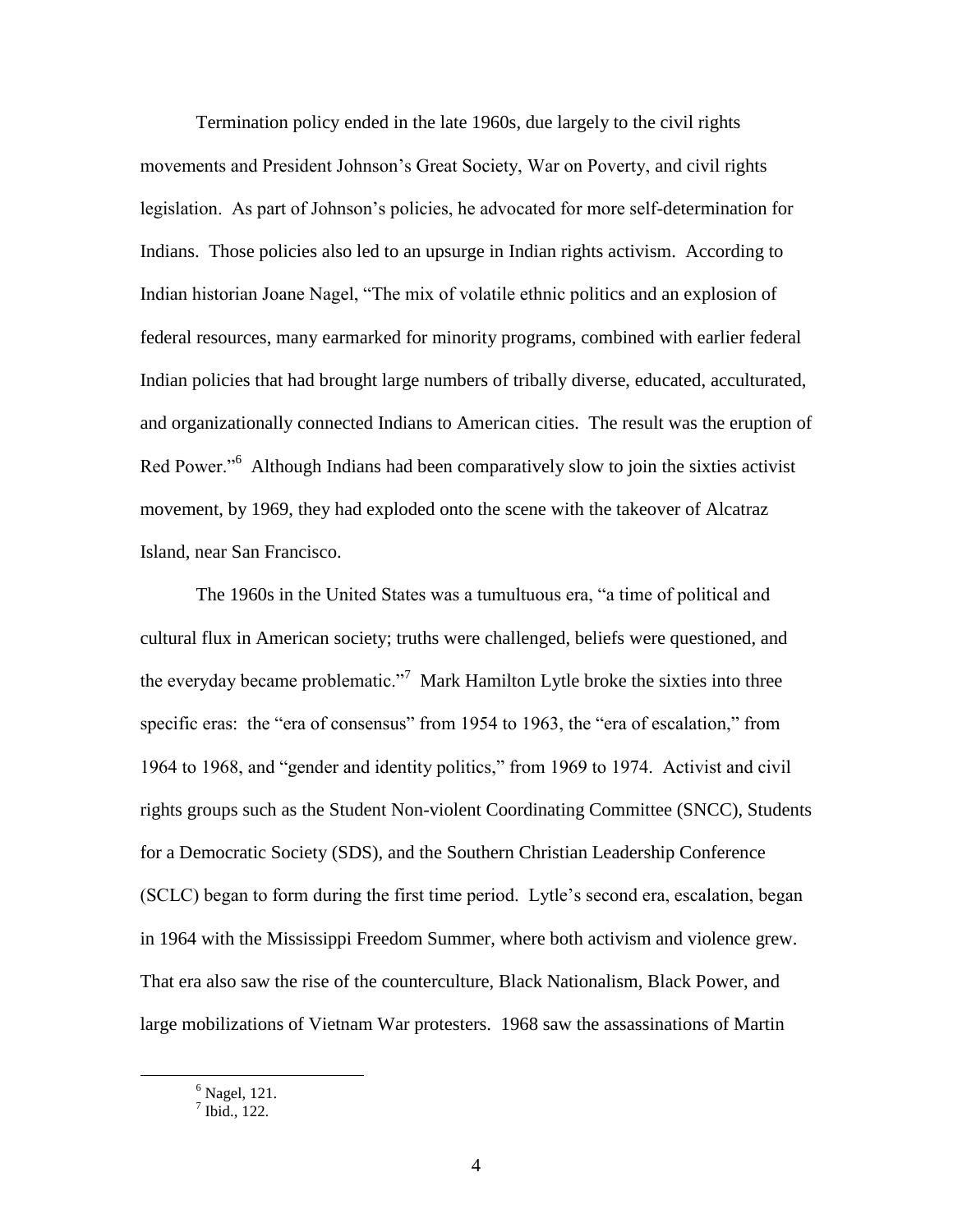Luther King Jr. and Robert Kennedy, the Vietnamese Tet Offensive, which turned the public relations tide in the country against U.S. involvement in the war, and the Democratic National Convention riots in Chicago.

Lytle"s final era witnessed the rise of feminist and gay rights movements, the Hispanic rights movement (Brown Power,) and the Indian Rights Movement (Red Power.) $8$  It was during this era that the American Indian Movement (AIM) was formed and gained prominence. The first major Indian rights event, as noted above, was the takeover of Alcatraz Island in November of 1969. In taking over the island, the Indians of All Tribes asserted that treaty rights allowed them to reclaim unused federal property. Throughout the early seventies, Indian activists, led largely by AIM, engaged in a number of protests and takeovers, including Wounded Knee, the Trail of Broken Treaties, which culminated in the takeover of the BIA building in Washington D.C., and the Winter Dam takeover. According to Lytle, "AIM and the other activists had given the Indians of America new faith in themselves."<sup>9</sup>

The next chapter of this paper will discuss the history of the Lac Court Oreilles tribe, the controversy surrounding the initial dam construction, and the flooding of hundreds of acres of LCO tribal land. We will discuss the village of Pahquahwong and the promises that were made and broken by the power company to the villagers prior to their village being flooded. Also examined in that section are the consequences of the dam construction and the resultant flooding.

The following chapter will discuss the rise of AIM in Indian activism. As we will discover, AIM played a significant role in the takeover of the Winter Dam. Because of

<sup>8</sup> Mark Hamilton Lytle, *America's Uncivil Wars: The Sixties Era from Elvis to the Fall of Richard Nixon* (New York: Oxford University Press, 2006).

 $<sup>9</sup>$  Ibid., 315.</sup>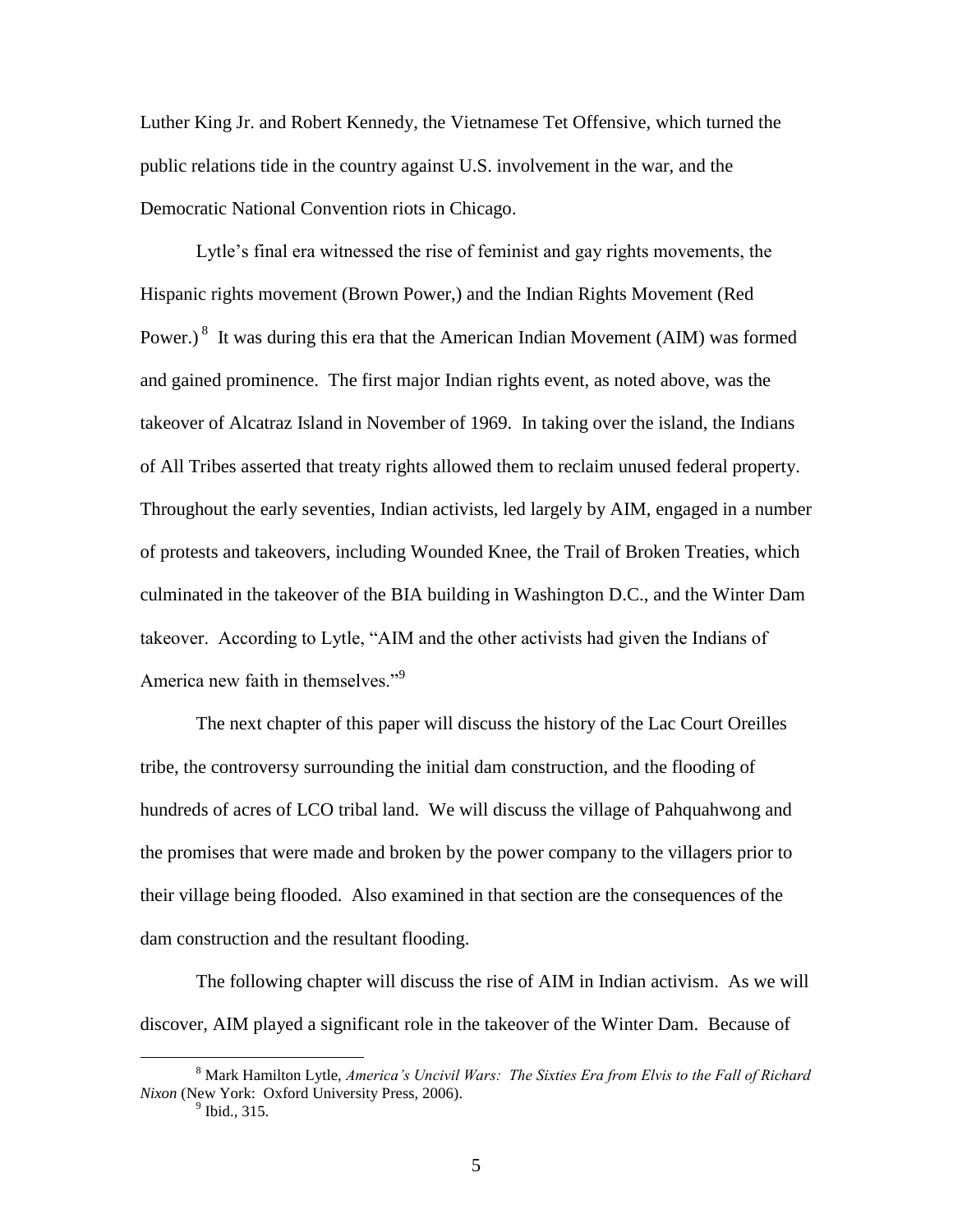the large role that AIM played in the takeover, it is important to look at the formation and rise of AIM, and the goals that they set out to accomplish. Books written by founding members of AIM provide significant primary source material for that section.

Following that, we will review the controversy surrounding the license renewal for Northern States Power Company (NSP) and the dam. The LCO tribe was opposed to the renewal of NSP"s license to operate the dam and sought to have the government reclaim much of the land on behalf of the tribe. Tribal position papers will be a large focus of this section, as well as a personal interview with Dr. Rick St. Germaine, former LCO tribal chairman and activist.

The dam takeover and the government response will be the focus of the following chapter. The varied responses of local residents, tribal members, and AIM members will also be addressed in that section. Newspaper accounts and the St. Germaine interview provide the major basis for information in this section as we discuss the actual takeover by the tribe and AIM.

Finally, the negotiation and settlement between NSP and the LCO band will be discussed. The negotiations lasted until the final agreement was reached in 1984 and signed in 1985 by then Tribal Chairman St. Germaine in Eau Claire. The interview with him provides valuable source material for that section. Other valuable sources for that section are a tribal position paper written by Tribal attorney Larry Leventhal, and NSP"s Environmental Impact Statement.

6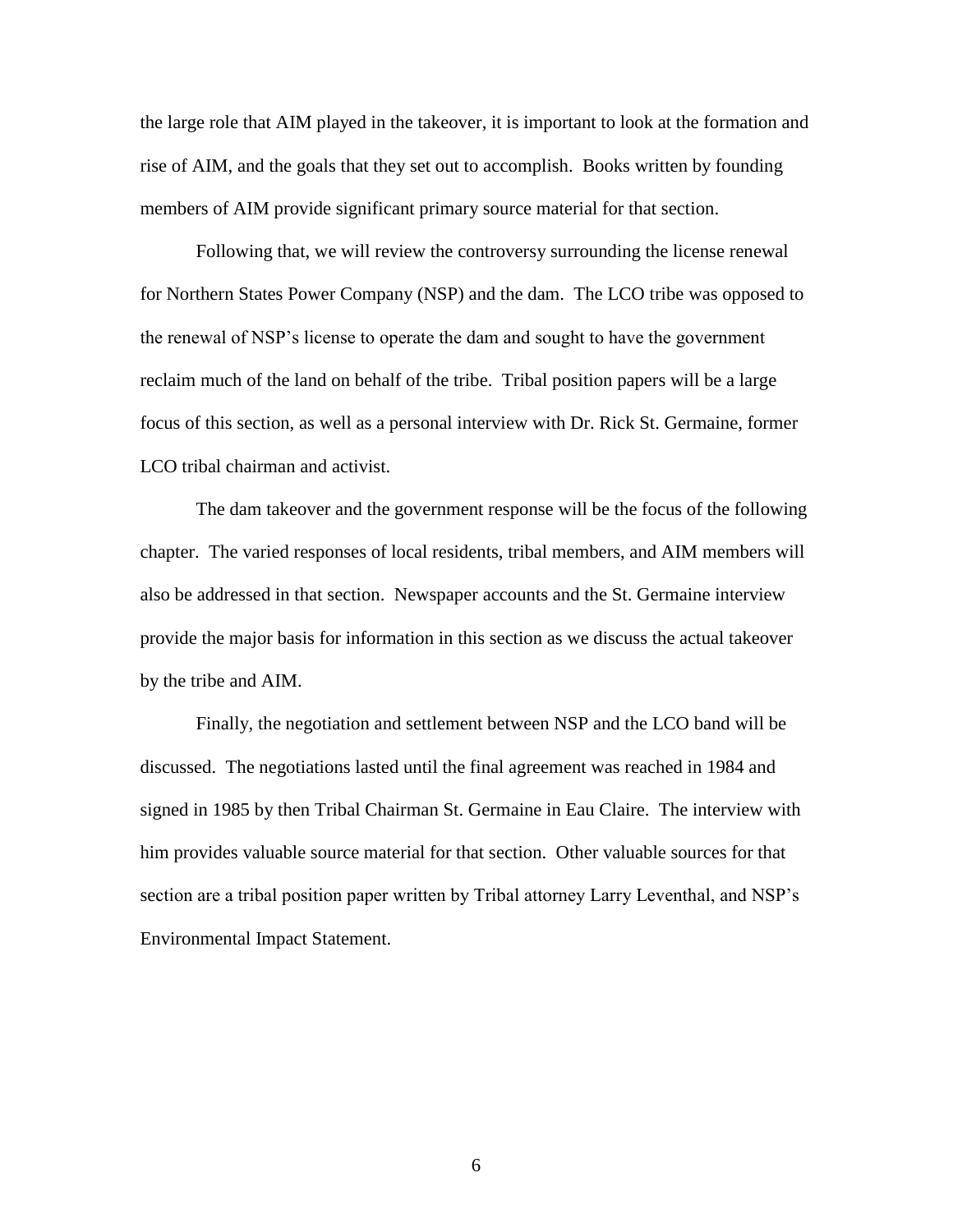#### **Chapter 2: Lac Court Oreilles and Pahquahwong**

By the early seventeenth century, the Ojibwe tribe had moved from the east coast and settled in the Lake Superior area. Several villages were established throughout the region, but the tribe continued to move about the area according to the seasons. In the fall, winter, and early spring, tribal members located in areas of abundant hunting and trapping. In the spring, maple sap collection took priority, and was then made into maple syrup and sugar. Plant and berry gathering areas were the location of choice in the summer. In the fall, tribal members moved to wild rice collection areas. The tribe also engaged in fishing year round.<sup>10</sup>

The LCO band of Ojibwe was given reservation lands, amounting to 70,000 acres, as a result of an 1854 treaty, in the area of what is now Sawyer County. Shortly thereafter, the white man again began to infringe upon the Indians rights. In 1873, a policy of allotment was imposed on the tribe well in advance of the 1887 Dawes Act which implemented allotment nationally. Allotment policy essentially broke up reservations, giving individual Indian families ownership of eighty acres of land. This government program was intended to "civilize" and Americanize the Ojibwe and rid them of their tribal loyalties to ease the assimilation process.<sup>11</sup> According to the ideals behind the program, Indians owning their own land would become more independent and less reliant on traditional tribal ways. By the time allotment ended in 1934, via the Indian

<sup>10</sup> Charlie Otto Rasmussen, *Where the River is Wide: Pahquahwong and the Chippewa Flowage*  (Odanah, WI: Great Lakes Indian Fish & Wildlife Commission Press, 1998), 12-13.

<sup>&</sup>lt;sup>11</sup> Tim Pfaff, *Paths of the People: The Ojibwe in the Chippewa Valley* (Eau Claire: Chippewa) Valley Museum Press, 1993), 40-42.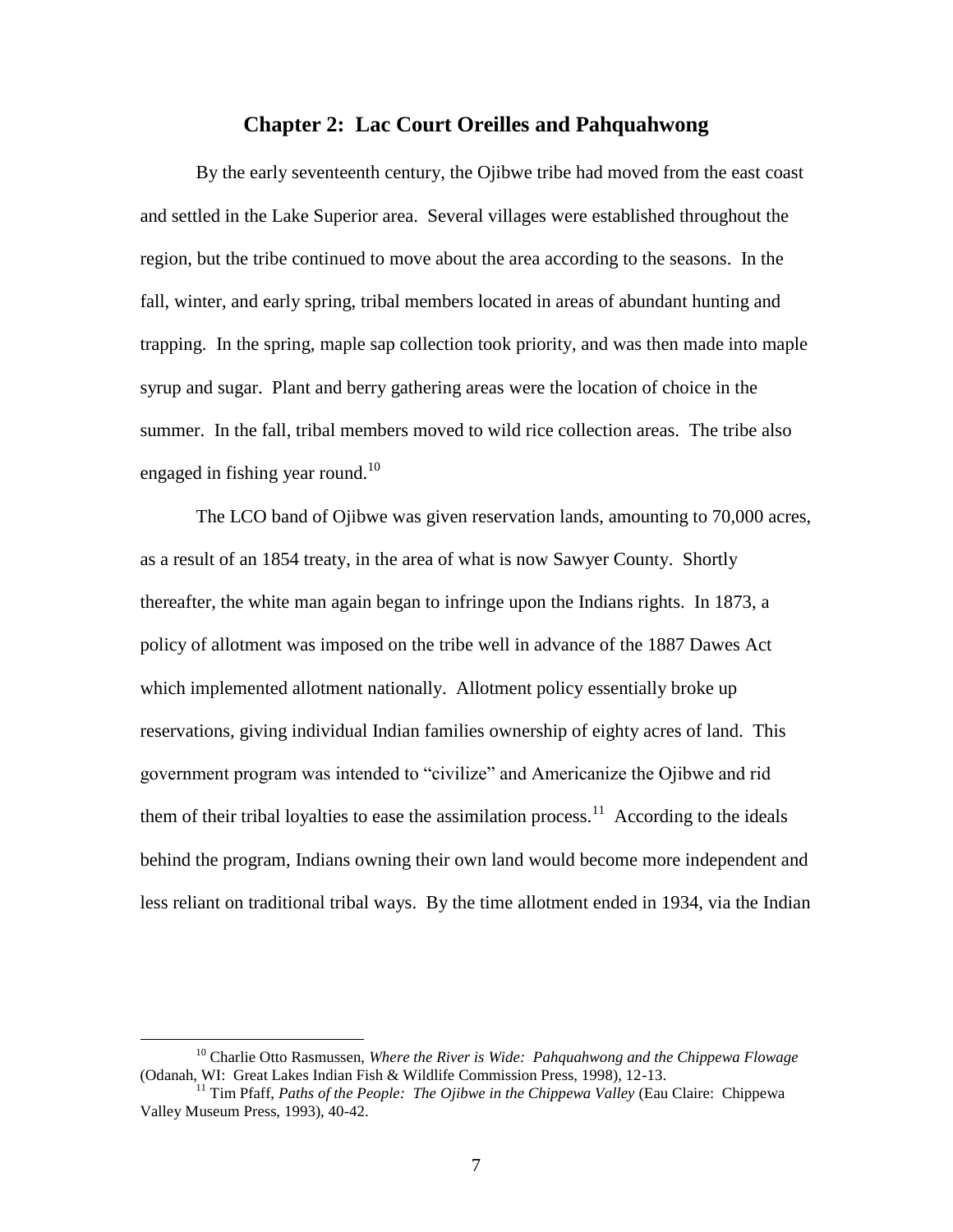Reorganization Act, total Ojibwe land, including LCO and three other Ojibwe reservations, had gone from 271,653 acres in 1854 to 160,561 acres through allotment.<sup>12</sup>

The village of Pahquahwong, one of the tribe"s first settlements, was first settled in approximately 1745, and became a permanent Ojibwe village on the Chippewa River. Pahquahwong, interpreted by elders variously as "bend in the river," "bay of the river," or "where the river is wide," was a location of abundant natural resources. It later developed into a center for trade with white traders, gaining a second name of Post, short for trading post.<sup>13</sup> By the early 1900s, Pahquahwong had become "a lively community composed of people of both Ojibwe and European ancestry. They celebrated holidays together and shared revered cultural activities."<sup>14</sup> By World War I, Pahquahwong had 180 residents, living in both frame houses and traditional wigwams.<sup>15</sup> The Ojibwe continued to look to the land for their subsistence however.

During the nineteenth century, logging was the predominant industry in northern Wisconsin. Once the timber forests began to disappear, some saw an economic future in water power in the area to support growing cities down stream, such as Eau Claire and Chippewa Falls. By 1908, an engineering report by the Wisconsin Geological and Natural History Survey and the U.S. Geological Survey pointed to Pahquahwong as an excellent site for a reservoir. The Chippewa and Flambeau Improvement Company (CFIC), a consortium of lumber companies, began to investigate possibilities of constructing a dam at Pahquahwong. In 1914, CFIC sold their recently acquired rights to develop the Pahquahwong dam to the Wisconsin-Minnesota Light & Power Company

 $12$  Loew, 64-65.

 $13$  Rasmussen, 13-14.

 $14$  Ibid., 16.

<sup>&</sup>lt;sup>15</sup> Ibid., 19.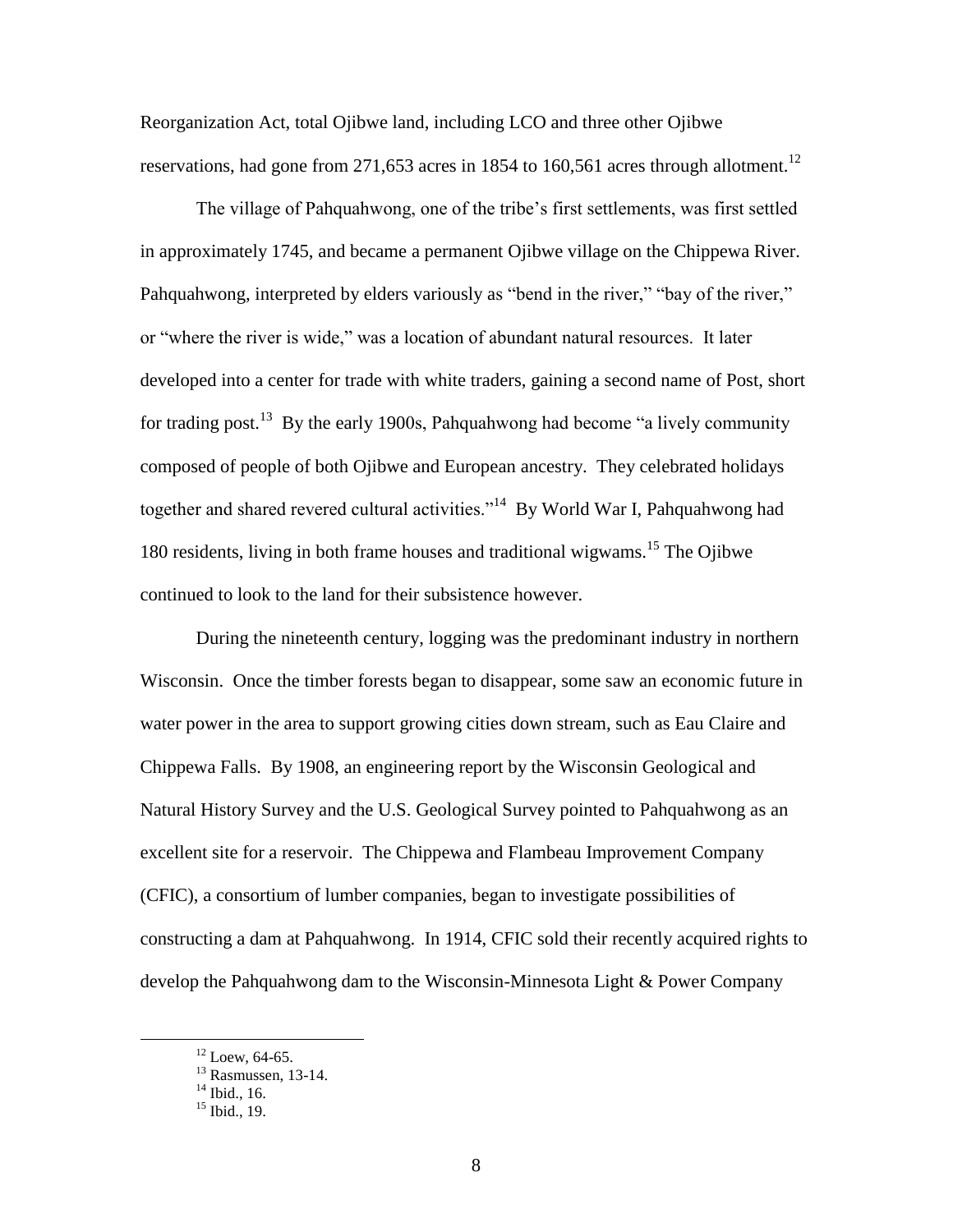(W-ML&P.) W-ML&P sought to build the dam to generate electricity.<sup>16</sup> The construction of the proposed dam would result in the flooding of the village of Pahquahwong.

The LCO expressed their opposition to the proposed dam and flooding of Pahquahwong throughout that time period. The power company had gained the support of surrounding townships, and had purchased land from private landowners, but the company still needed tribal approval for the project to proceed. W-ML&P and its representatives made several offers to the tribe before resorting to threatened legal action against the tribe. Many tribal members expressed their continued opposition, especially the elders and clan heads, who acted as an informal tribal council. Pimosegejig, a Pahquahwong elder, was quoted at a 1912 meeting as saying:

I am speaking for all and we say, no, we don"t propose to have this land overflowed. The government told us the land would be ours for ever and for ever. In regard to our people whom we have buried along the banks of the river from the mouth of the Chief River down to the reservation line, we cannot think of having their graves covered by the overflow.<sup>17</sup>

Despite the tribe's opposition, in 1920 Congress passed the Federal Water Power Act, the intent of which was to speed development of water power projects on federal land and Indian reservations. The Act allowed for the Federal Power Commission (FPC) to approve such projects without tribal consent and to determine appropriate compensation for tribes whose land was flooded as a result of the projects. W-ML&P then applied to the FPC for a license to build the dam. The FPC approved it and sent it to the Office of Indian Affairs for review.<sup>18</sup> The law required the power companies to hold public meetings, which W-ML&P did. According to Dr. Rick St. Germaine, W-ML&P

<sup>&</sup>lt;sup>16</sup> Rasmussen, 24-25.

 $17$  Ibid., 28

 $18$  Ibid., 31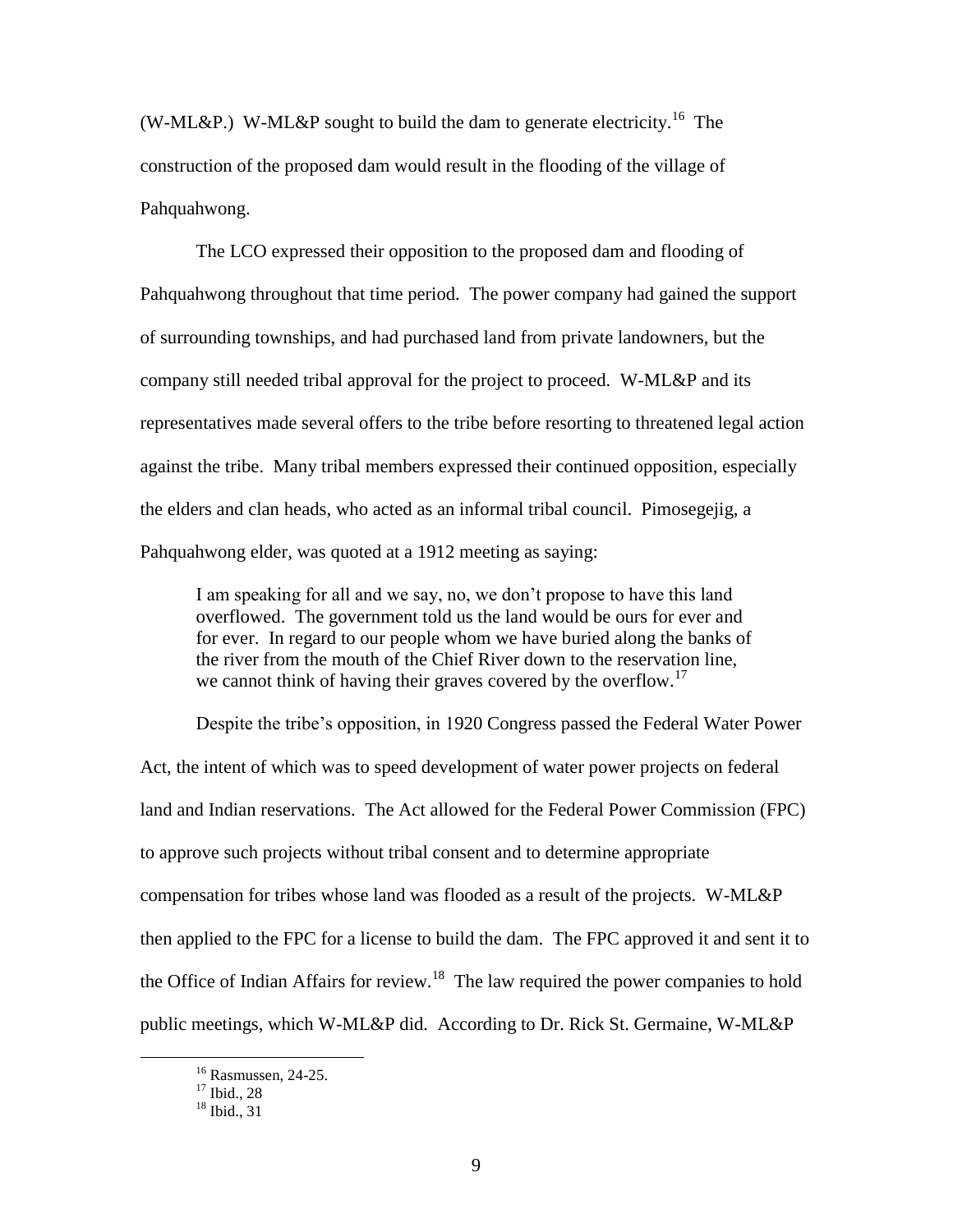held the hearings, heard and recorded testimony and objections, "then they went and built the dam."<sup>19</sup> The tribe by then was resigned to the fact that the dam would be built, no matter what opposition they voiced. "It was always done that way. Why should it be any different this time?"<sup>20</sup> Final approval of Federal Power Project Number 108, over the objections of the tribe, was granted on August 21, 1921. W-ML&P was given a fifty year license to operate the dam. Construction of the Winter Dam began in 1922.

As part of the agreement, the FPC ordered W-ML&P to build a new village, including houses, churches, school, and stores. The company was also to move Indian graves out of the flowage area, stock the flowage with fish, replant wild rice beds, and pay a yearly lease fee of \$1,200 to the  $LCO.<sup>21</sup>$ 

The Winter Dam was completed on March 15, 1923, at which time the gates were closed and flooding began. Within three months, the flood waters were creeping up on Pahquahwong. The residents began to move to the new, partially completed village of New Post. At a July 2, 1923 gathering at New Post, tribal members went to high ground overlooking Pahquahwong. They saw that "floodwaters splashed across the dark rooftops; women sat and wept, while young children played, unable to fully understand what was happening. By the end of summer, the reservoir was full and Pahquahwong was buried under twenty-five feet of water."<sup>22</sup> St. Germaine, as LCO tribal historian, spoke years later to many residents who were there in 1921. He calls the flooding of Pahquahwong a "tragic circumstance involving a community that lost everything. If you ever want to feel pain, just go into these places that lost their homesteads and their homes

<sup>&</sup>lt;sup>19</sup> Richard St. Germaine, PhD., interview by author, 27 February 2007, Eau Claire, WI., digital recording.

 $20$  Ibid.

 $^{21}$  Rasmussen, 33.

 $^{22}$  Ibid., 38.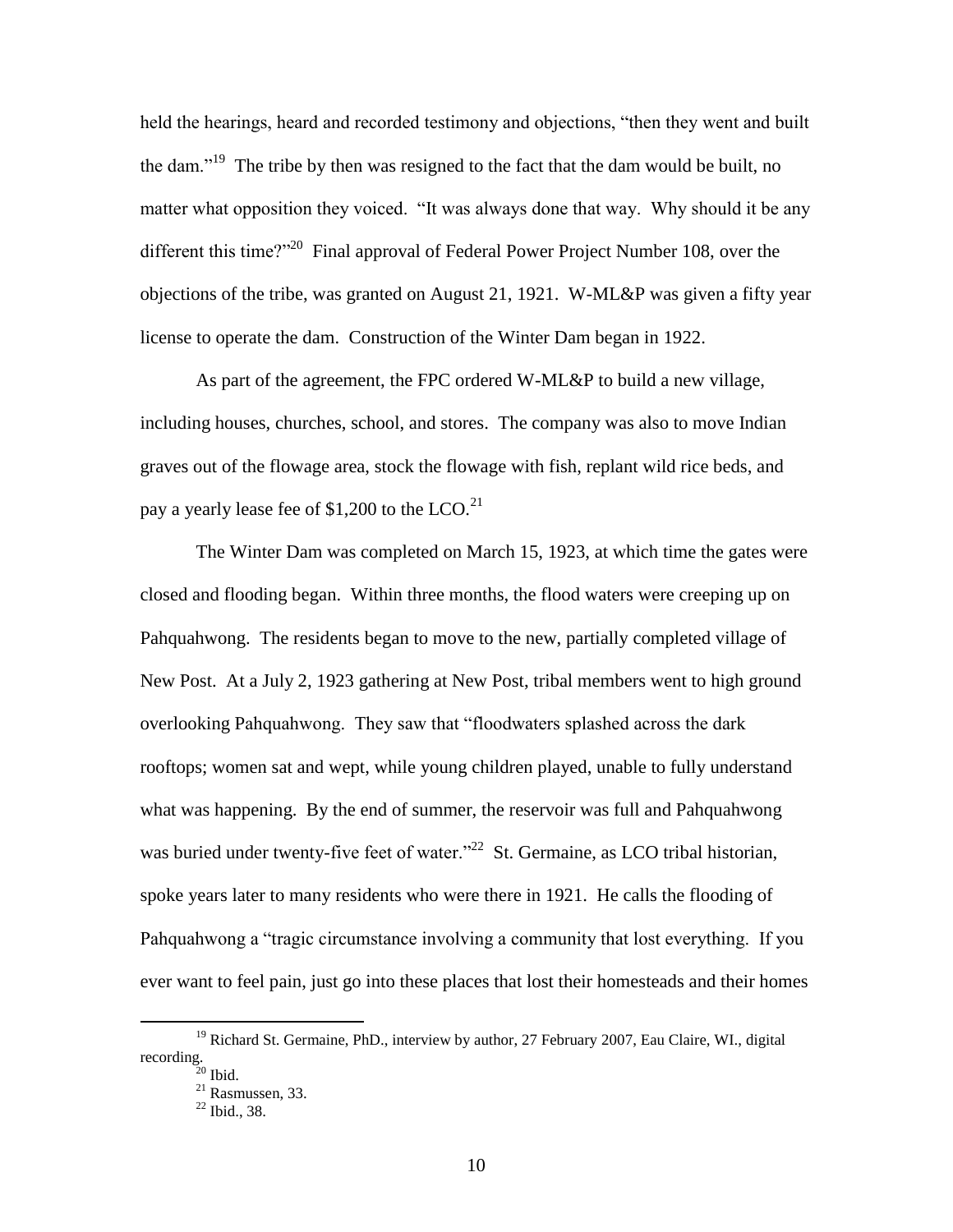where they'd been living for hundreds of years." $^{23}$ 

Although W-ML&P had made agreements with the tribe, they began to attempt to change the settlement within months of completion of the dam. The BIA did not enforce W-ML&P's part of the settlement. The power company did not stock the lake or plant new rice beds. Construction of the village of New Post was not completed by the company. Many graves were not moved before the flooding, and remains began to wash up on shore. W-ML&P offered payments of \$25 to the families of those whose graves were not moved. Most families refused payment. $^{24}$ 

In the summer of 1926, the BIA recommended that the power company pay a total of \$3,500 for not completing the building of New Post. W-ML&P did comply with that recommendation. The BIA also wanted the company to transfer off reservation lakeshore property to the tribe in lieu of replacing the rice beds. W-ML&P in reply gave two lakeshore properties totaling seventy-one acres in Washburn and Burnett Counties to the tribe. Neither site produced wild rice.<sup>25</sup> The lost ricing areas had produced approximately 25,000 pounds of wild rice per year for the tribe, a significant source of food and income to the tribe. $^{26}$ 

# **Chapter 3: Activism and the American Indian Movement**

Indian activism experienced a relatively slow rise during the twentieth century in the United States, despite numerous transgressions against Indians, such as the flooding of Pahquahwong. Even into the 1960s, as other groups were actively protesting,

 $23$  St. Germaine interview.

 $24$  Rasmussen, 39.

 $25$  Ibid., 40.

 $26$  Pfaff, 52.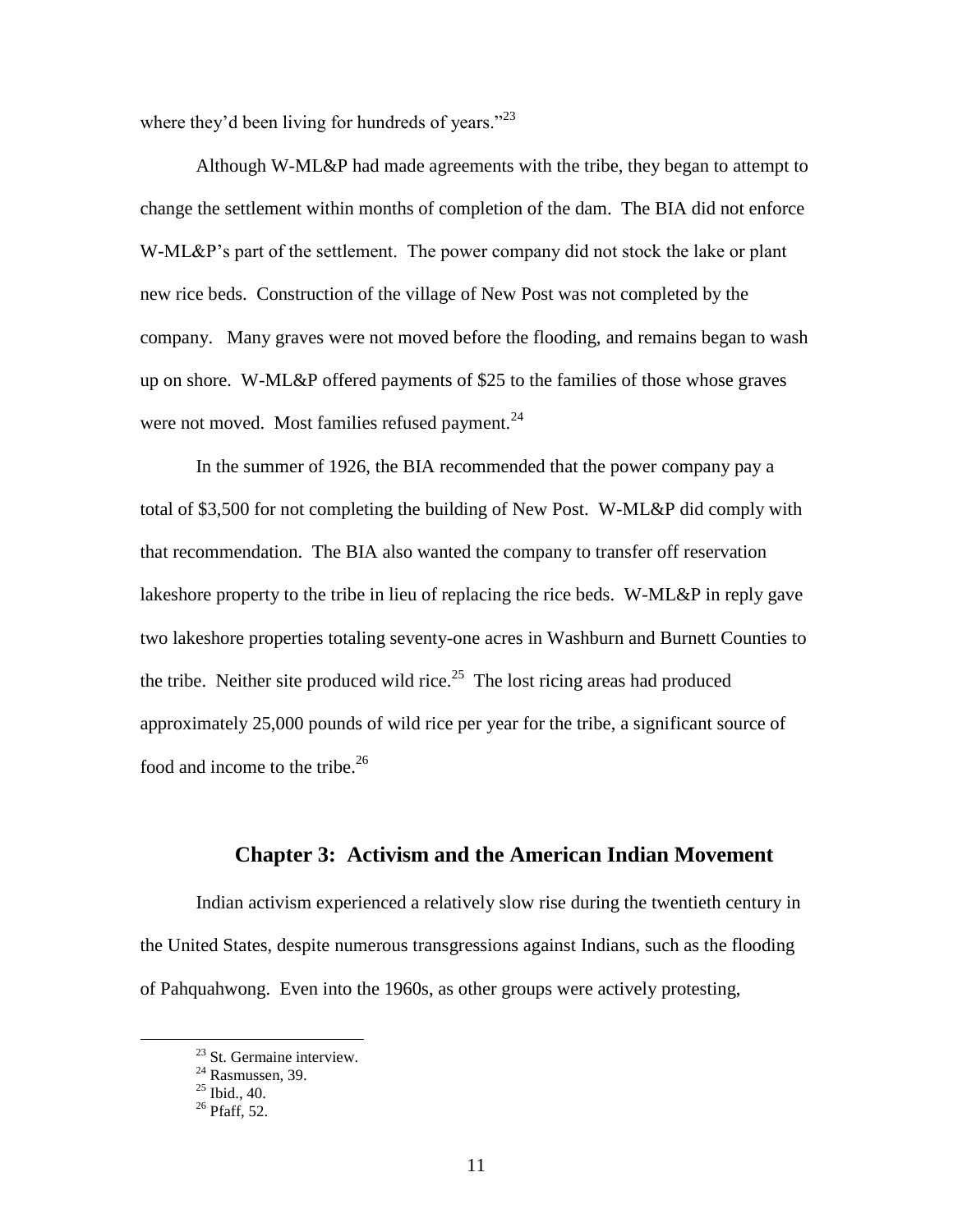marching, and agitating, many Indians remained much more passive. In fact, as late as the last few years of the sixties, many Indians proudly stated that "Indians don"t demonstrate." That changed in a hurry.

The first pan-Indian organization, the National Congress of American Indians (NCAI), was founded in 1944 in Denver, to provide an inter-tribal discussion of federal Indian policy issues.<sup>27</sup> NCAI came to be seen as an ineffective representative by many Indians. In 1961, a group of those Indians, seeking to have a more active voice in Indian affairs, formed the National Indian Youth Council (NIYC). Representatives of more than sixty tribes were involved in the formation of the NIYC. The Council's stated purpose was "to declare their opposition to termination, make a 'Declaration of Indian Purpose' articulating their vision for federal Indian policy, and organize for political action."<sup>28</sup>

Clyde Warrior, one of NIYC"s more influential leaders, saw a need for an even more active role by the Council. Warrior and other NIYC leaders attended a conference in New York City in 1964 of liberals who supported Indian causes. At that conference, the "NIYC leaders used a press conference to condemn those who thought they knew what was best for Indians. They went on to chide their tribal elders, the "Uncle Tomahawks," who for decades had sold out Indian interests. And finally, they issued a call for Red Power."<sup>29</sup> The call for Red Power represented a radical change in thinking within the Indian movement. The New York incident represented the beginning of a move toward more radical actions by American Indians, although the explosion did not take place for another five years.

 $27$  Nagel, 162.

<sup>28</sup> Ibid., 129.

<sup>29</sup> Lytle, 307-308.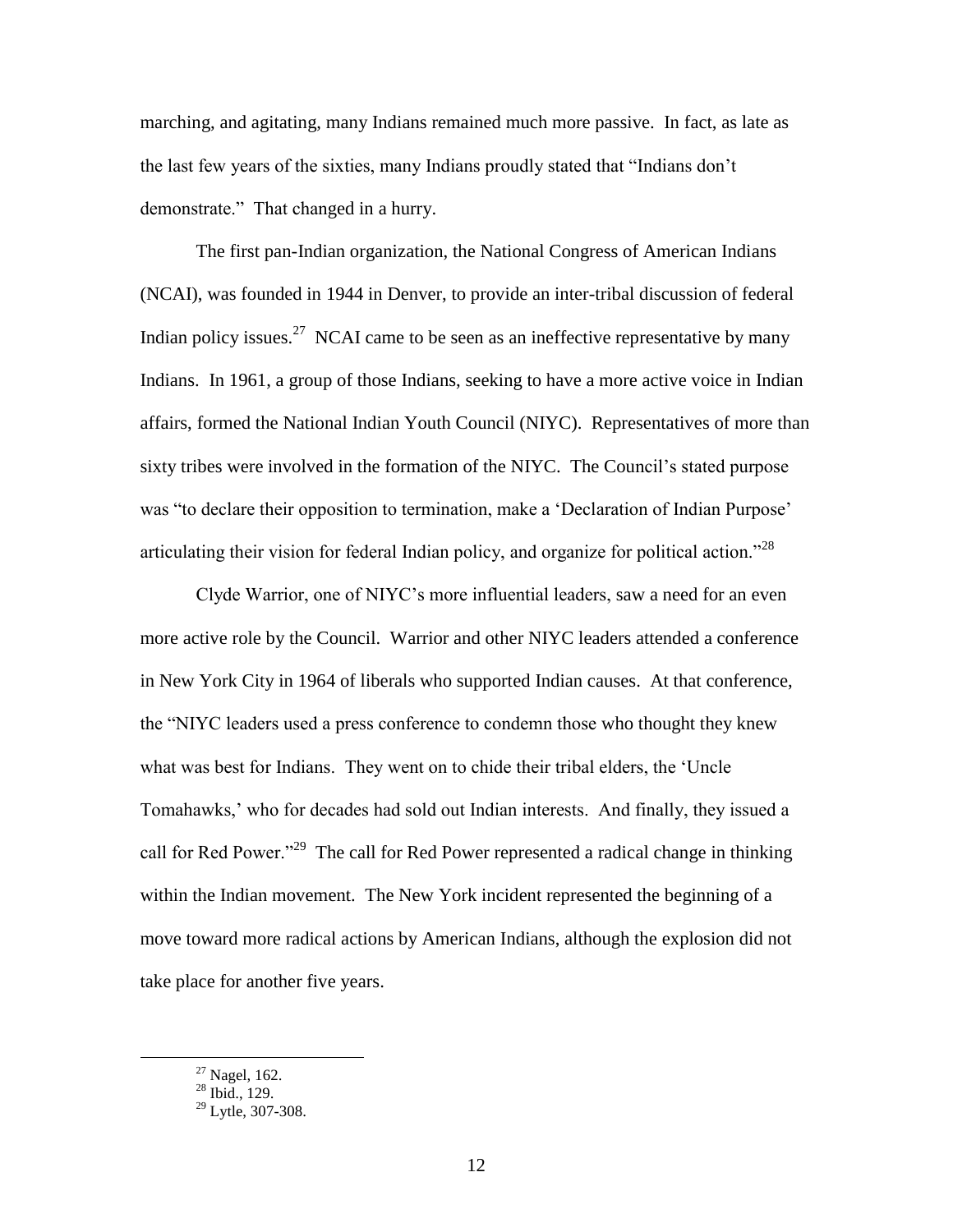Another event at about the same time took place in Washington state. Hank Adams, a Quinalt Indian, whose tribe had been terminated under federal policy, began to organize "fish-ins" to protest the loss of fishing rights that had been guaranteed in nineteenth century treaties. He openly fished illegally, according to white law, in front of the media and law enforcement. Adams gained the support and involvement of several celebrities, including Marlon Brando and Dick Gregory. Vine DeLoria, Jr., a fellow Indian activist, and former Executive Director of the NCAI, reflected on the impact of the fish-ins: "The increased militancy of Indians began to spread across the country as people heard about the fishing-rights issue. Indians began to examine the conditions under which they had lived, and they soon seethed with discontent and a new determination to correct the injustices."<sup>30</sup>

There have been attempts by many people to paint the growing Red Power movement as an outgrowth of the civil rights movements of the sixties. In many ways the Indian activist movement did draw some aspects from other civil rights movements, modifying those aspects to meet their needs. Even some of the terminology used was similar, such as fish-ins and sit-ins, and Black Power and Red Power. As DeLoria pointed out, "The civil-rights movement of the sixties affected Indians in many profound ways. The obvious success of the marches and demonstrations in getting policies changed taught a very important lesson to many young Indians."<sup>31</sup> There were, however, numerous ways in which the movements varied greatly, the most significant being in the overall goals. While other civil rights movements sought to gain equal rights within the

<sup>30</sup> Vine DeLoria, Jr., *Behind the Trail of Broken Treaties: An Indian Declaration of Independence* (New York: Dell Publishing Company, 1974), 27.

 $31$  Ibid., 23.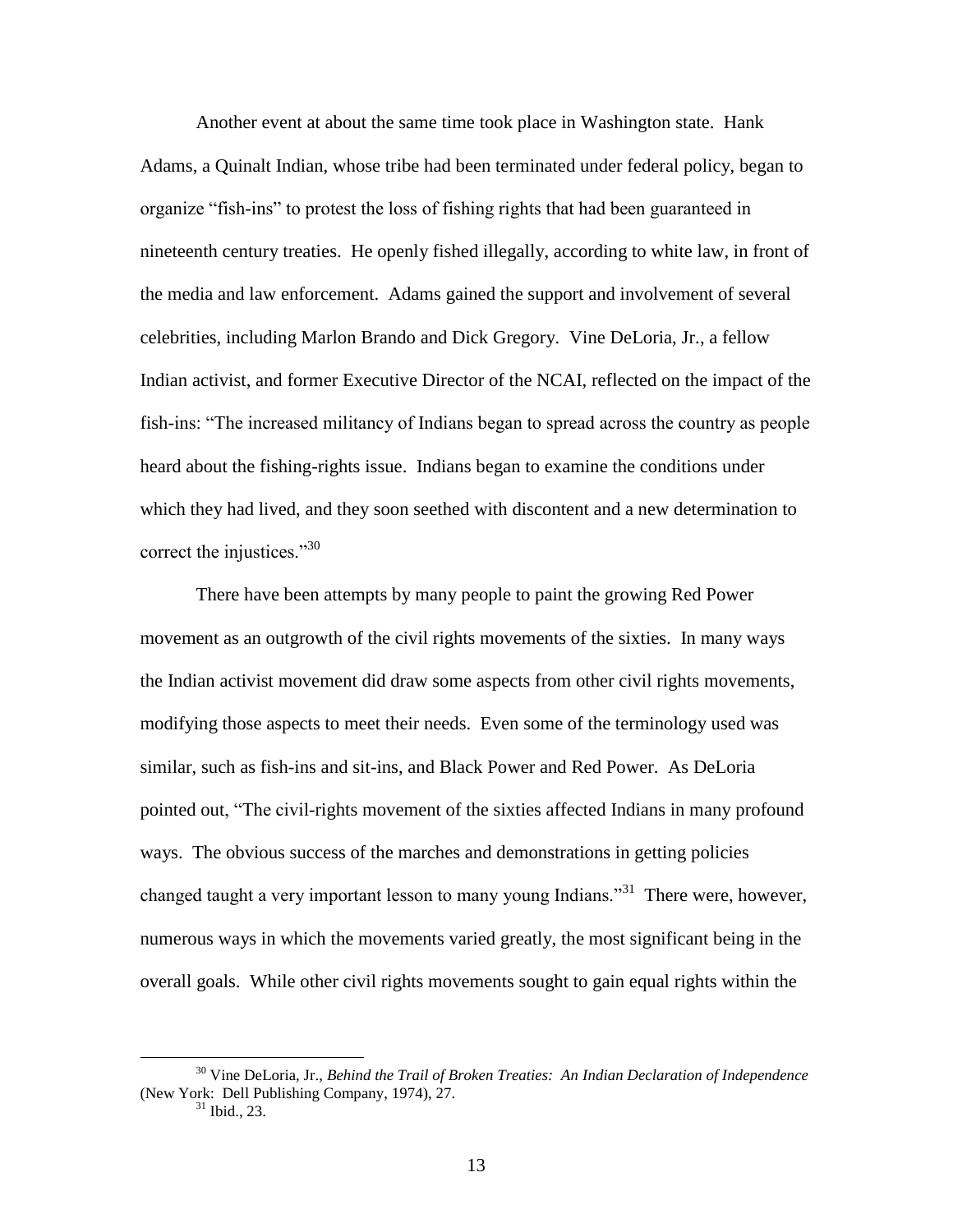system, "Red Power activism was the progenitor of an American Indian ethnic rebirth"<sup>32</sup> and sought to reinstate the rights of tribes as sovereign nations.

The event that in many ways kicked off the much more active period of Indian activism was the November 20, 1969 takeover of Alcatraz Island by the group calling themselves the Indians of All Tribes. Alcatraz, a former federal prison, had been closed by the federal government in 1963. The Indian group cited nineteenth century treaty rights allowing them to reclaim abandoned federal land as the basis of their claim to the island. The takeover began during the night when seventy-eight Indians were ferried to the island on boats, claiming the island as belonging to them. Indians came from all over the country to join in the occupation of Alcatraz. The occupiers also found a great deal of support from other activist groups, as well as from much of the local San Francisco media. The group issued a proclamation, stating their goals and plans to establish several Indian centers on the island. In January 1970, many occupiers began to drift away, and return to their lives. The occupation did not end, however, until June 1971.

Indian historians Paul Chaat Smith and Robert Allen Warrior claim that Alcatraz did not start Indian radicalism, but assert that it was the first event to get media attention, and that it kicked off forty-two months of "intense activism"<sup>33</sup> from Alcatraz through the Wounded Knee standoff in 1973. They do acknowledge however, that "seizing the Rock had been a stunning turning point in the history of Indian protest."<sup>34</sup> According to Lytle,

<sup>32</sup> Nagel, 113-114.

<sup>33</sup> Paul Chaat Smith and Robert Allen Warrior, *Like a Hurricane: The Indian Movement from Alcatraz to Wounded Knee* (New York: The New Press, 1996), 36-37.

 $34$  Ibid., 97.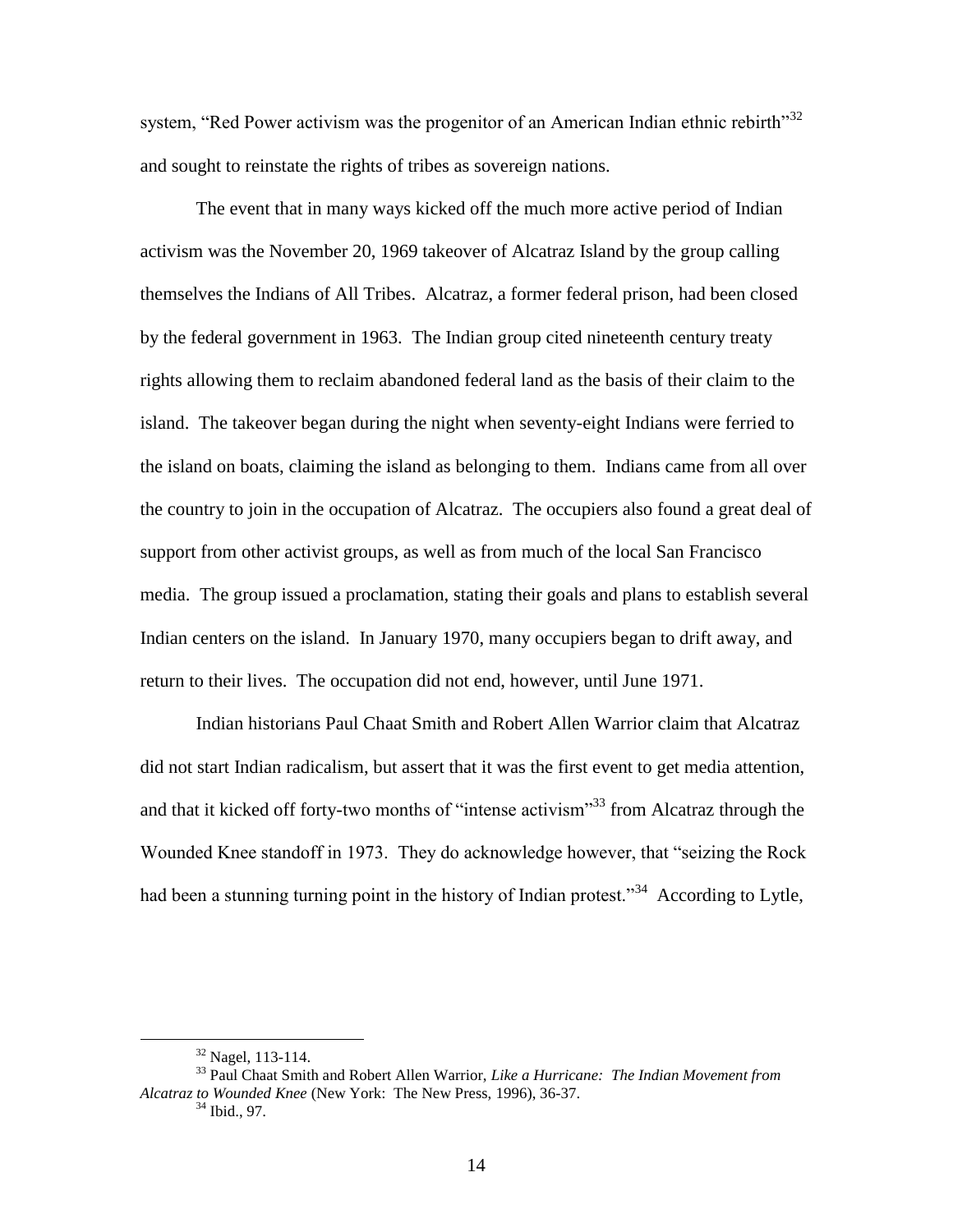"Indian activists at Alcatraz…hoped to symbolize the resilience of Indian people and their culture over the twentieth century."<sup>35</sup>

It was in that time frame and back drop that the American Indian Movement was born. Dennis Banks, in prison for stealing groceries from 1966-1968, began to study Indian history and ongoing protest movements. His studies led him to the belief that an active Indian rights group was needed to address discrimination and police brutality faced by urban Indians. After his release from prison, Banks contacted his friend and fellow community Indian activist George Mitchell about forming a movement. They organized a meeting in a church basement in Minneapolis. At that July 1968 meeting of 200 mostly urban Indians of Ojibwe heritage, the Concerned Indians of America was founded, led by Banks, Mitchell, and Clyde Bellecourt.<sup>36</sup> After they realized the initials of their new movement (CIA), they quickly became the American Indian Movement.

The major initial purpose of AIM was to monitor the streets of the Twin Cities and attempt to stop mistreatment by the police, specifically against intoxicated Indians. Other early concerns of AIM included social welfare aspects of Indian life, such as housing, education, legal aid, and jobs. According to Banks, AIM also provided much needed support for Indians. He said that "Before AIM our young people lived in despair. They drank themselves to death. They were ashamed to be Indians.<sup>37</sup>The organization adopted an upside down American flag as AIM"s symbol. According to Clyde

 $35$  Lytle, 314.

<sup>36</sup> Dennis Banks and Richard Erdoes, *Ojibwa Warrior: Dennis Banks and the Rise of the American Indian Movement* (Norman: University of Oklahoma Press, 2004), 60-62.

 $37$  Ibid., 157.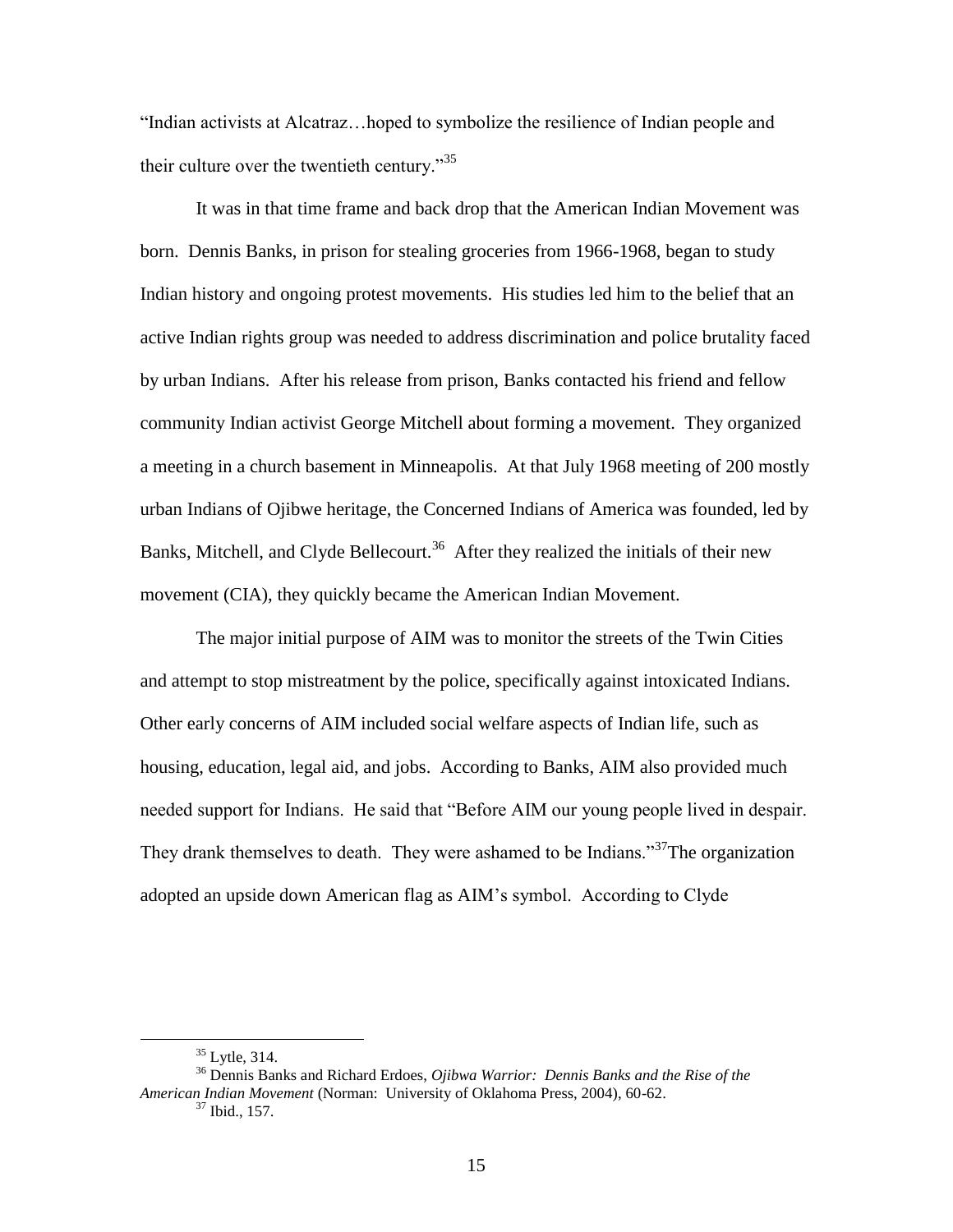Bellecourt, "We had to explain that this was the international distress signal for people in trouble, and no one could deny that Indians were in bad trouble and needed help."<sup>38</sup>

After the takeover of Alcatraz, an event that several AIM leaders joined, the AIM leaders realized the need to adopt a much more activist stance. Banks and Bellecourt saw a need for AIM to become confrontational in order to accomplish its goals. Another important turning point in the increasing radicalism of AIM was the introduction of AIM leaders to Russell Means at a San Francisco conference in 1969. Means became enamored of the AIM leaders and their philosophy and joined AIM, starting a new chapter in Cleveland. Means, as a Lakota Sioux, provided AIM with the beginning of a more inter-tribal reputation. More importantly, Means helped to bring national attention to AIM through his dynamic public speaking and charisma.<sup>39</sup> By 1970, "AIM had decided on a policy: We would be advocates for any Indian man or woman, any Indian family, any Indian community, or any Indian nation. All they had to do was call us, and we would respond. But we would not go anywhere unless we were invited."<sup>40</sup>

The tactics that AIM used to accomplish their goals were "from the outset, militant, involving the use of demonstration, confrontation, and occupation, distinguishing AIM from most other national and local Indian organizations."<sup>41</sup> AIM personnel considered themselves to be crusaders in the manner of traditional warriors fighting for their traditional rights. It was precisely the approach that AIM took in attempting to achieve their goals that caused many mixed reactions toward AIM among

<sup>38</sup> Matthiessen, 37.

<sup>&</sup>lt;sup>39</sup> Smith and Warrior, 132-134.

<sup>40</sup> Russell Means and Marvin J. Wolf, *Where White Men Fear to Tread: The Autobiography of Russell Means* (New York: St. Martin"s, 1995), 175.

<sup>41</sup> Rachel A. Bonney, "The Role of AIM Leaders in Indian Nationalism," *American Indian Quarterly* 3, no. 3 (1977): 214.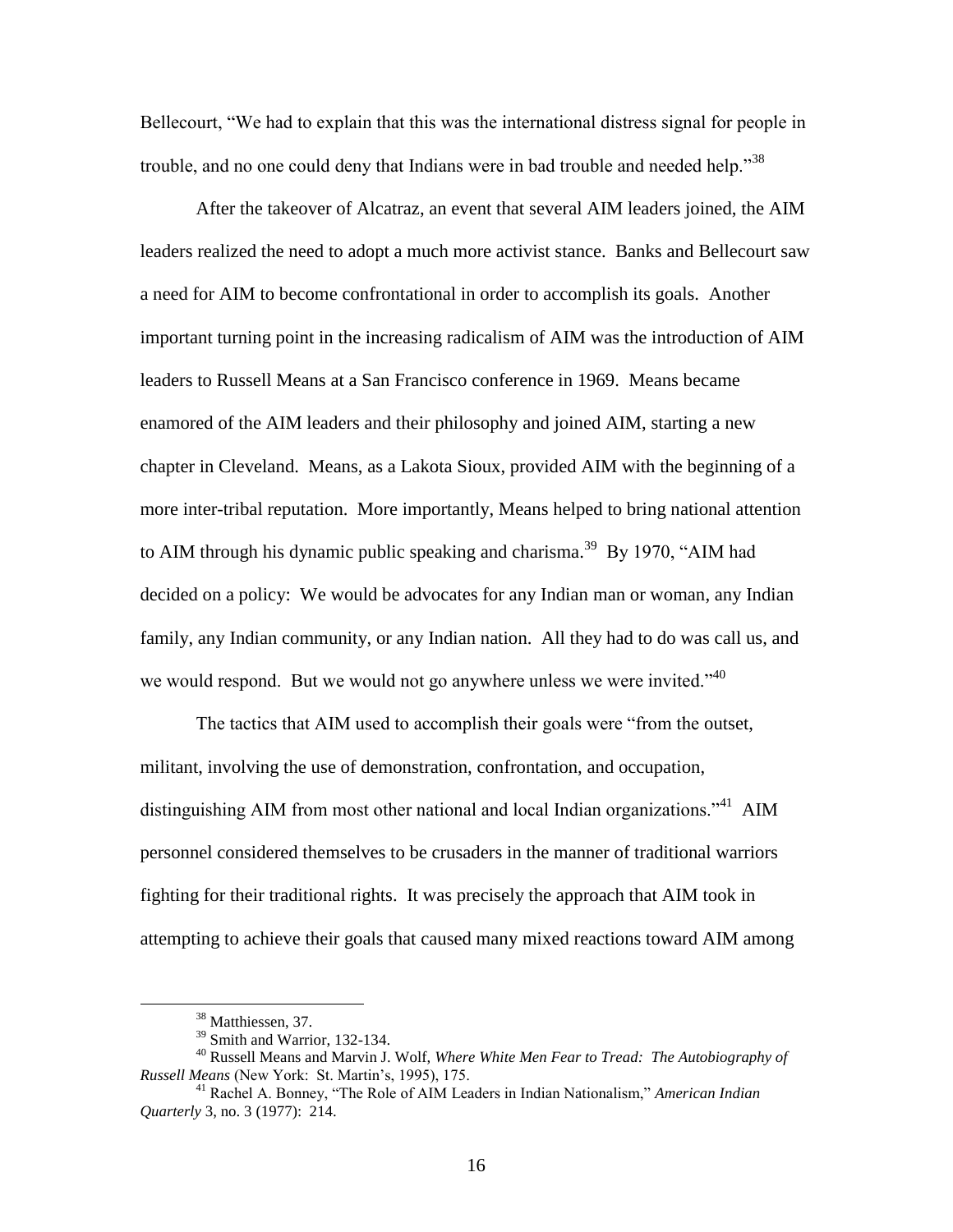Indians, especially more rural, reservation Indians. Some Indians in local communities began to look at AIM derisively, stating that AIM stood for "Assholes in Moccasins" and called them "poseurs from the city, charlatans, felons, and freebooters of racism."<sup>42</sup> St. Germaine summed up the mixed reactions of many Indians when he stated that "They [AIM] were doing some great things. They were putting their lives on the line. They were raising the consciousness of America to the plight of the Indians. But they were also in it for their own glory."<sup>43</sup>

AIM members themselves acknowledged that they were not always viewed in the most positive light by their fellow Indians, and with reason. Mary Crow Dog, wife of AIM spiritual leader Leonard Crow Dog stated that "We were not angels. Some things were done by AIM, or rather by people who called themselves AIM, that I am not proud of. But AIM gave us a lift badly needed at the time. It defined our goals and expressed our innermost yearnings."<sup>44</sup>

Regardless of their personal feelings about the approaches utilized by AIM, most Indians acknowledged the effectiveness of AIM in drawing attention to the difficulties that many Indians faced. According to Smith and Warrior, by 1972 "AIM was becoming the brightest star among the many Indian activist groups that had sprung up in the cities over the previous decade."<sup>45</sup> Many reservation Indians who may not have liked the tactics did seem to understand the need for a group like AIM, and grew to accept them.

<sup>&</sup>lt;sup>42</sup> Smith and Warrior, 138.

<sup>&</sup>lt;sup>43</sup> St. Germaine interview.

<sup>44</sup> Mary Crow Dog and Richard Erdoes, *Lakota Woman* (New York: Harper Perennial, 1991), 82.

<sup>&</sup>lt;sup>45</sup> Smith and Warrior, 114.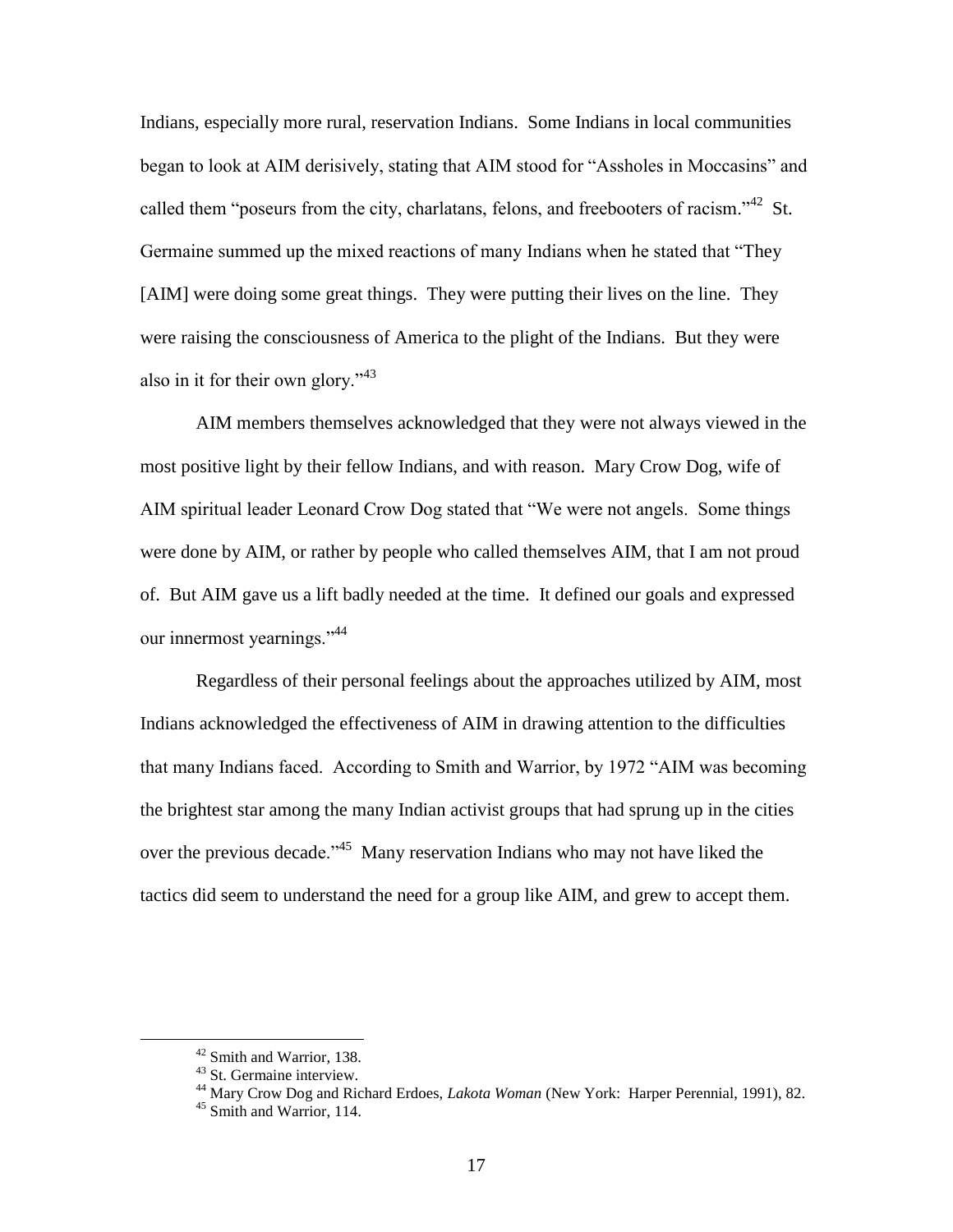"The Movement [AIM] was eventually endorsed by spiritual leaders of many Indian nations who saw these young militants as the last desperate hope of their people.<sup>746</sup>

By the late summer of 1971, at the time of the Winter Dam license renewal controversy, AIM had become an important player on the Indian rights stage. The vital role that they played in the eventual takeover of the dam cannot be denied. St. Germaine, as one of the original occupiers of the dam, admits that despite severe personal misgivings about the actions of AIM and their leaders at the dam site, without AIM, the takeover would not have occurred. $47$ 

### **Chapter 4: The Dam Re-licensing Dispute**

In the years following the construction of the dam, tribal conditions had worsened for the tribe in several ways. The LCO lost their traditional wild rice harvesting grounds, losing that source of both nutrition and income. Attempts were made to seed wild rice grounds, but due to water fluctuations caused by NSP"s operation of the dam, it was not possible to create new wild rice growth. There were also continual reminders for the tribal members of the broken agreements and personal losses. "Harsh physical reminders of the flooding—like the eroded remains of loved ones washing ashore—never failed to evoke pain and rage in tribal members, particularly the elders."<sup>48</sup>

It was in that environment of poor conditions that the controversy surrounding the re-licensing of the dam came before the tribal government in 1969. At that time NSP and the BIA brought up the issue of renewing the soon to expire 50 year lease. According to St. Germaine, "The Bureau of Indian Affairs indicated that it [re-licensing] was just a

<sup>&</sup>lt;sup>46</sup> Matthiessen, 39.

<sup>&</sup>lt;sup>47</sup> St. Germaine interview.

 $48$  Rasmussen, 50.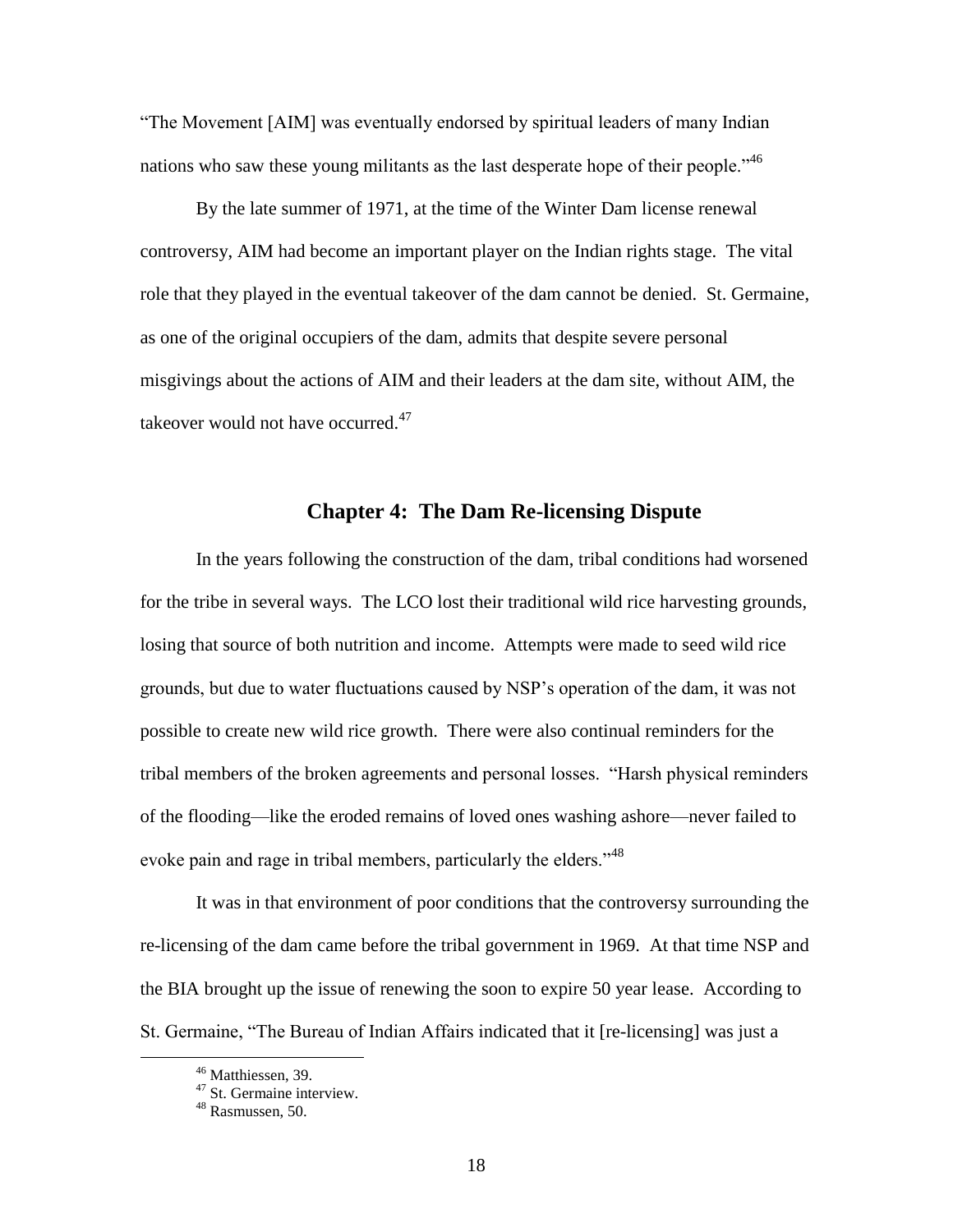matter of signing to renew the lease and continuing the arrangement."<sup>49</sup> According to him, the BIA was very paternalistic at that point in time, and the tribal government was very conservative, essentially doing what the BIA told them to do. He also felt that the tribal government at that point was a fairly unsophisticated group. It was in that atmosphere that "The tribal government just accepted the reality that it would probably just need to be renewed."<sup>50</sup> Many council members saw the only viable option as getting more money from NSP. They did seek the advice of an attorney, but found that to be unproductive. $51$ 

In the fall of 1969, LCO member Peter Larson, returning from working in Massachusetts, spoke to the Tribal Council about the possibility of seeking legal control of the dam and the reservation property. It was after his urging that the LCO Tribal Council, by the end of 1969, passed a resolution "opposing NSP"s continued use of 525 acres of LCO land inundated by the flowage."<sup>52</sup> At that time, the LCO had the support of many environmental groups that opposed NSP"s continued operation. Those groups felt that NSP"s operation had negative environmental impacts on the surrounding ecosystem, especially upon the fish, due to the ways in which NSP controlled the water level, particularly the winter draw downs.<sup>53</sup>

In late 1970, Larson asked Eddie Benton to talk to the tribal council about the tribe"s options in opposing renewal. Benton was an LCO tribal member, but he was also a leader of AIM. Benton urged the council to fight the license renewal. According to St. Germaine, "It was Eddie Benton's intervention in late '70 that got the [tribal] community

<sup>49</sup> St. Germaine interview.

 $50$  Ibid.

 $51$  Ibid.

 $52$  Rasmussen, 50-51.

<sup>53</sup> Rasmussen, 51.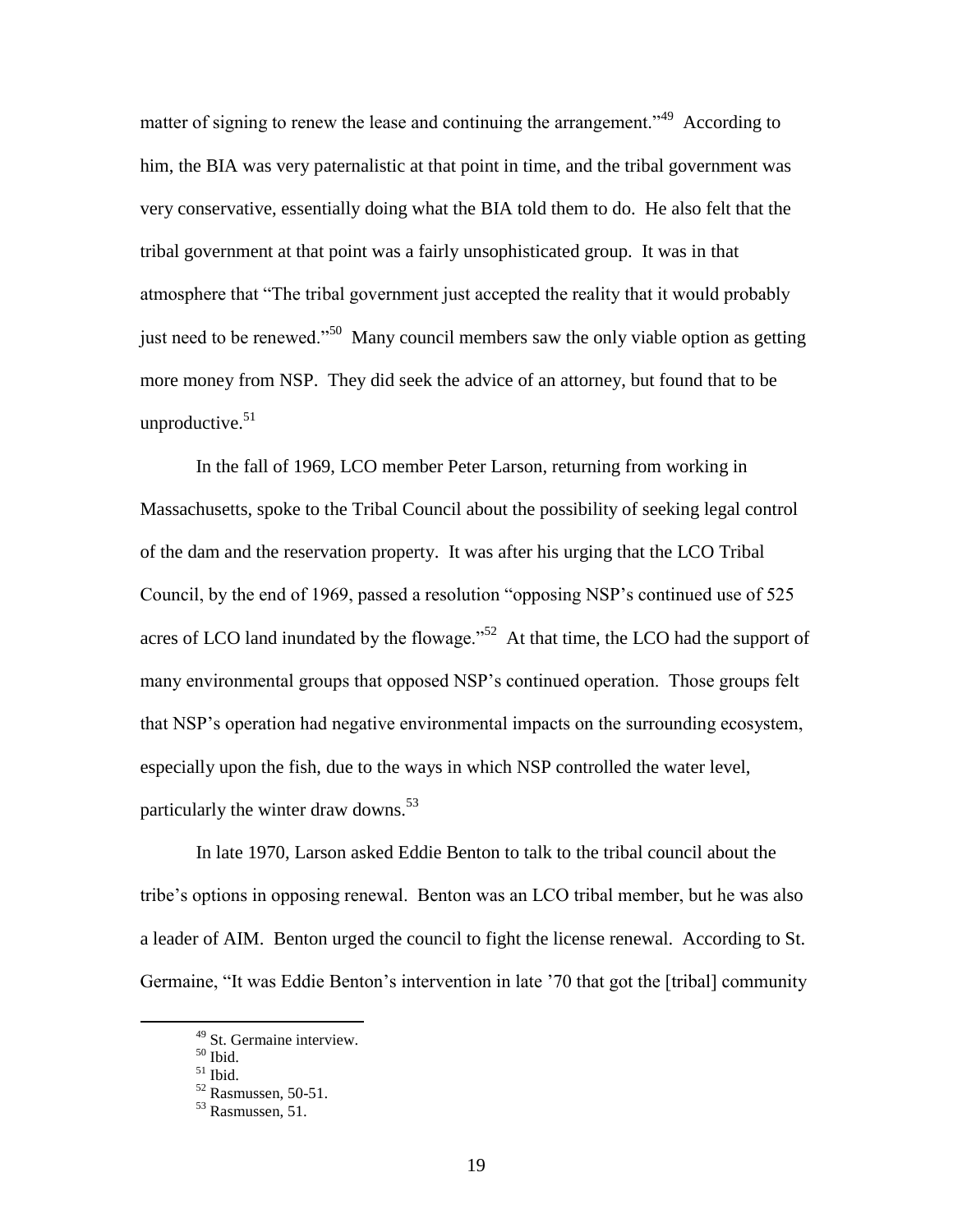stirred up to fight against the re-licensing of the flowage by NSP and the BIA complicity."<sup>54</sup> Among the tribal members joining Benton in speaking out against the relicensing was newly elected Tribal Chairman Rick Baker, who took a strong stance against the renewal.

Rodney J. Edwards, an attorney representing the LCO, drew up a paper detailing to the FPC the objections of the tribe to the renewal of NSP"s license. The paper detailed several objections. First, he wrote that the Indian Reorganization Act of 1934 allowed tribal constitutions to prevent the sale or lease of tribal lands, which LCO"s constitution did. He asserted that the Act applied to the renewal. Further, the paper stated that:

"The inclusion of 525.50 acres of Lac Court Oreilles Indian Reservation lands as part of the project lands would be illegal and unlawful upon the following grounds: a.) The proposed license and leasing would be in violation of 25 USC Sec. 177 [part of the Indian Reorganization Act] b.) The proposed license will interfere and be inconsistent with the purpose for which such reservation was acquired, c.) The Lac Court Oreilles Band of Lake Superior Chippewa Indians of Wisconsin have disapproved the inclusion of their Reservation lands as part of the project."<sup>55</sup>

NSP obviously presented a different side of the debate. As part of their license renewal application, the company completed an Environmental Impact Statement in June 1971. The statement was written by Jim Fisher, who was referred to as an environmental consultant, and as an environmentalist in news articles. As part of the statement, Fisher acknowledged that the construction of the dam had significantly impacted the LCO in 1921. In addition to the negative impacts on the tribe as a whole, Fisher pointed to the tremendous impact of the dam upon those individuals who were forced to move. He

<sup>54</sup> St. Germaine interview.

<sup>&</sup>lt;sup>55</sup> Rodney J. Edwards, Position Paper, Objections of LCO to FPC, Chippewa Valley Museum Archives.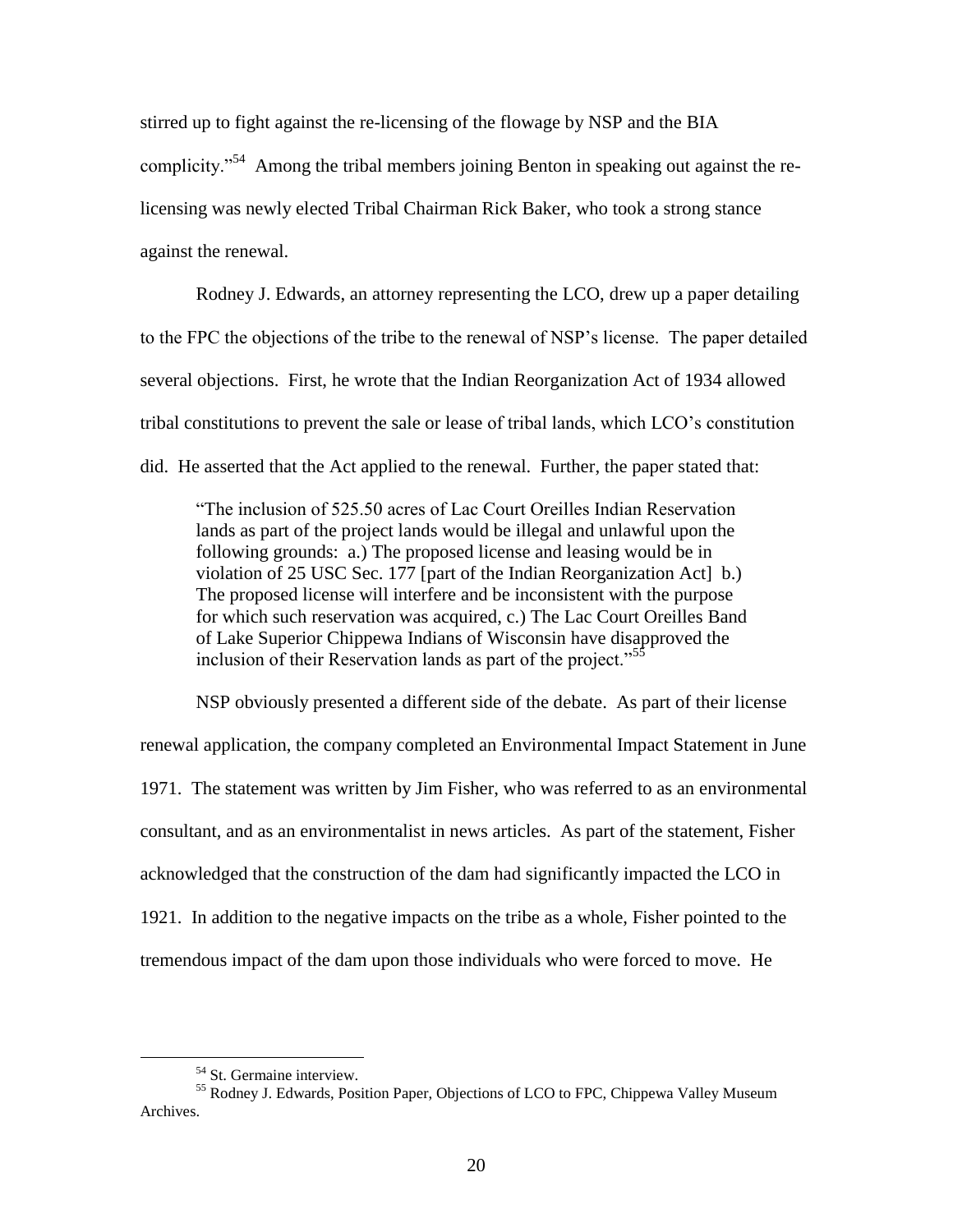wrote that "No economic benefit or monetary return can allay the impact of moving on people from traditional homes and surroundings."<sup>56</sup>

Although NSP"s Environmental Impact Statement acknowledged the previous negative impacts on the Indians, most of the statement was dedicated to highlighting the perceived positive effects of the dam and NSP"s operation of the dam. Among the positive environmental impacts listed was flood control for Chippewa Falls, Eau Claire, Durand, and other smaller communities. According to the statement, over 100,000 people were impacted by that aspect of the dam. NSP reported that the dam held back ten billion cubic feet of water during spring. $57$ 

Another major positive environmental impact listed was recreation and forestry. According to the statement, the Chippewa Flowage was known for excellent fishing, camping, and boating. The positive effects of the Flowage on the local economy via tourism was also highlighted by NSP. Power production, at six down stream hydro plants was also listed as a positive impact by NSP.<sup>58</sup>

NSP"s Environmental Impact Statement also listed what Fisher saw as three potential alternatives to re-licensing. The first alternative Fisher listed was abandonment, wherein the FPC would order NSP to abandon the dam, remove it, and return the area to its original state. As he pointed out, that alternative would have negative impacts on many communities down stream, in addition to the immediate area. The second alternative was recapture, in which Congress would order the federal government to pay NSP for the property and past expenses related to the dam and then determine control of the land. Fisher pointed to lost tax revenue for the state and county, an increase in

<sup>&</sup>lt;sup>56</sup> NSP Environmental Impact Statement, June 1971, Chippewa Valley Museum Archives, 14.

<sup>57</sup> Ibid., 28-31.

<sup>58</sup> Ibid., 32-34.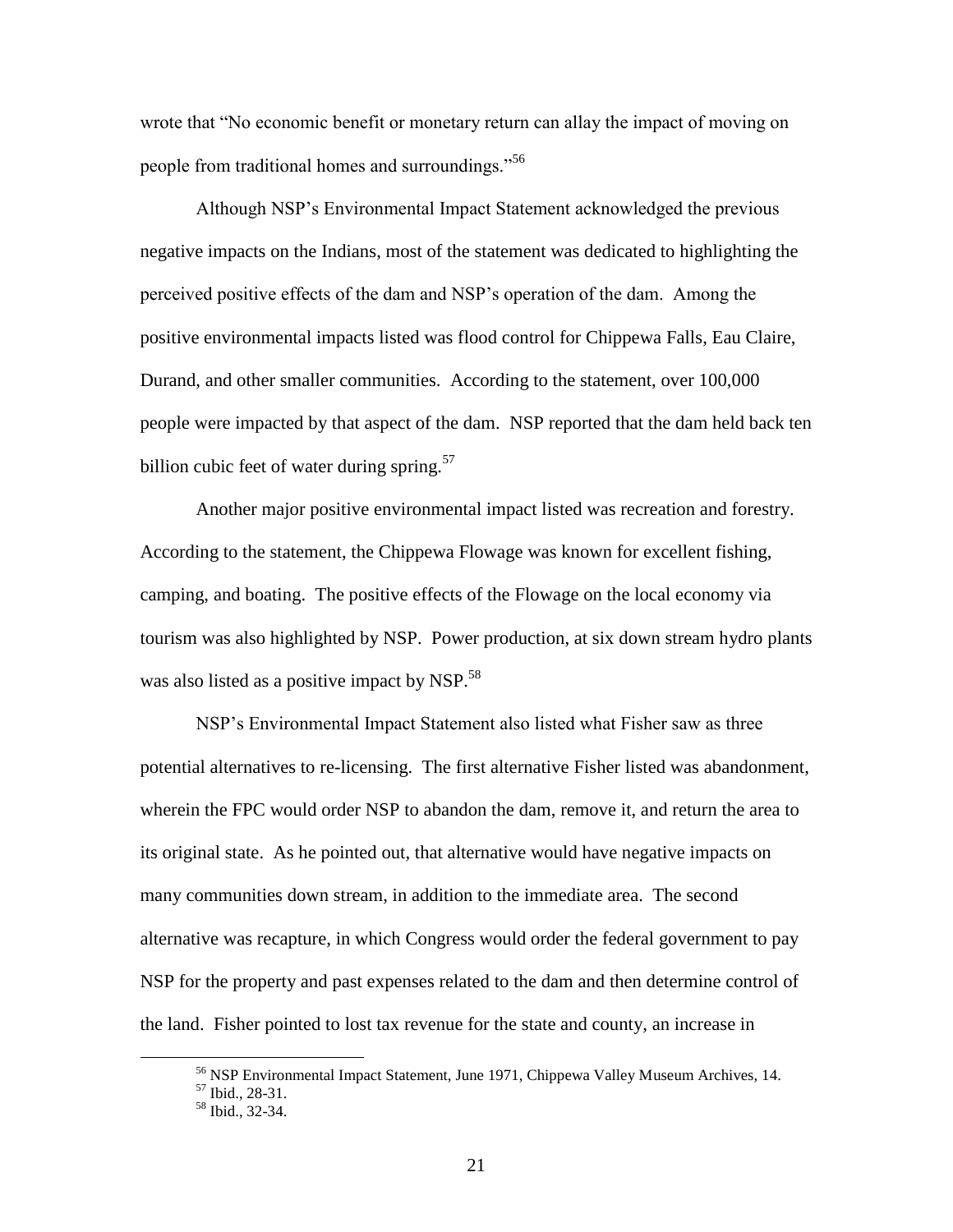pollution if NSP didn"t control the surrounding land, and a high cost to the government in money owed to NSP as a result of recapture as among the negatives of that option. The third alternative listed was to re-license, with restrictions. Those restrictions would have negative impacts on the down stream hydro plants, according to the statement.<sup>59</sup>

Both sides in the dam re-licensing debate strongly maintained their respective positions. NSP adamantly sought to have their fifty year license renewed by the FPC. The LCO, on the other hand, vehemently opposed the re-licensing of NSP"s operation of the dam. Although the tribe had become ever more vocal in their opposition to the renewal, they felt that their stance and their issues were being ignored by NSP, the FPC, and the general public. That feeling led to more explosive events.

### **Chapter 5: The Takeover of the Dam**

By late July 1971, LCO activists had come to the realization that their voices were not being heard by the dam decision makers. The LCO activists decided to host a three day powwow at Little Round Lake on the LCO reservation, in an attempt to draw media attention to the dam situation. The powwow failed to draw any of the media attention that its organizers had sought. According to Richard St. Germaine, Eddie Benton, an LCO member and AIM leader, had brought many of the other AIM leaders, including Dennis Banks, Russell Means, Clyde Bellecourt, and Vernon Bellecourt to the reservation.<sup>60</sup> It was during the night of July 31-August 1 that tribal and AIM activists held discussions around the powwow campfire, discussing and debating the situation. Some called for an occupation of the dam, while others favored a slower, more

<sup>59</sup> NSP Environmental Impact Statement, June 1971, Chippewa Valley Museum Archives, 34-36.  $60$  Rasmussen, 51.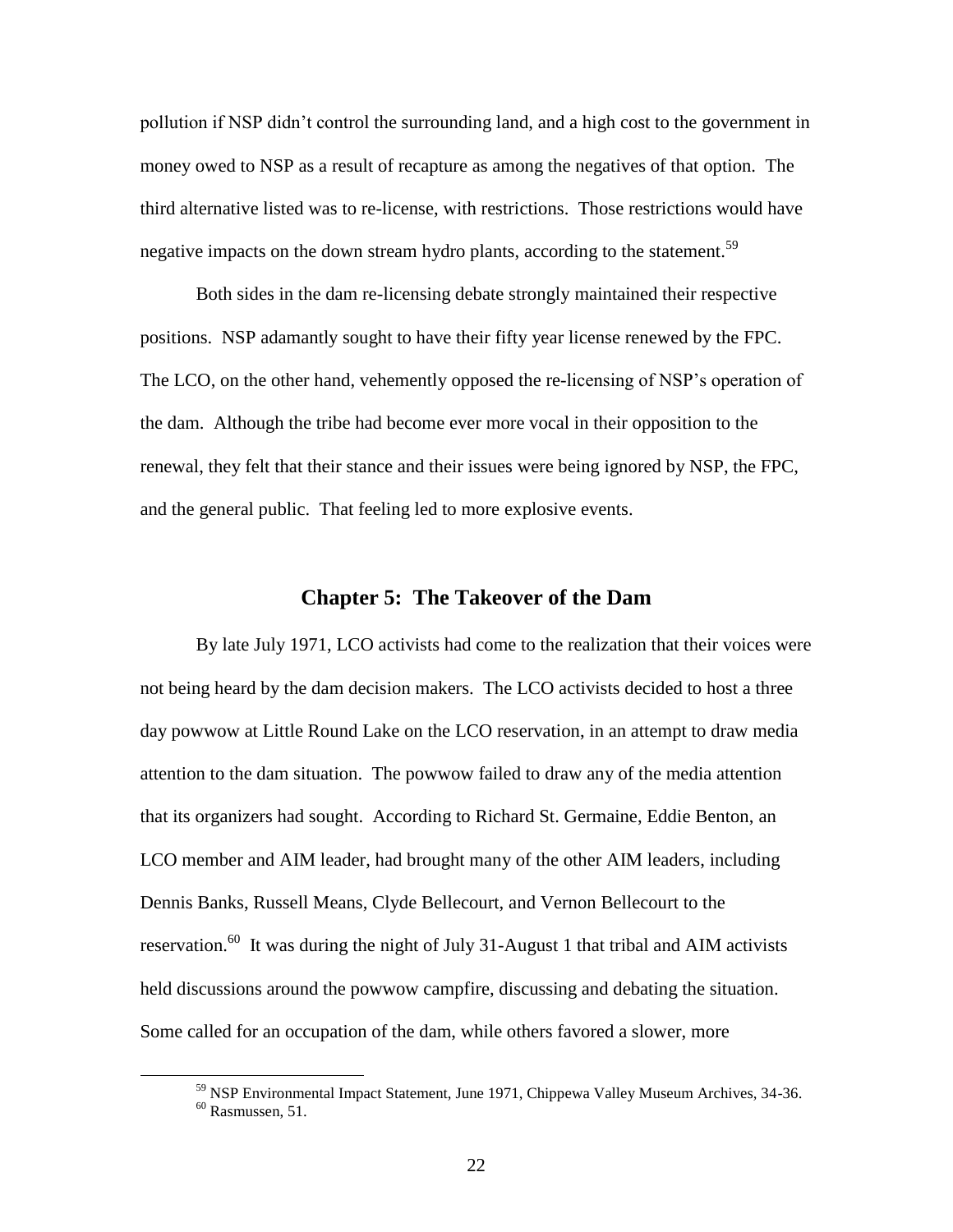methodical approach. Later in the morning of August 1, Clyde Bellecourt asked where the dam was, which seemed to seal the decision to take over the dam for many Indians.<sup>61</sup>

According to St. Germaine, he and a few others had been camped out at the dam already during the night of July 31-August 1. He states that he, along with Mike Tribble and Eddie Benton"s families were camped out at the dam that night. Tribble and Benton were both LCO members, as well as AIM members. St. Germaine opines that the common perception that the occupation began on August 1 was because that was when "the AIM hoodlums showed up."<sup>62</sup> It was at that point that the media reported the occupation of the Winter Dam as having begun. It was also on Sunday, August 1 that Eddie Benton made a statement at Historyland, a tourist attraction near Hayward, about the tribal views of the dam re-licensing issue. At the same time, AIM representatives and some LCO tribal members drove to the dam. When they arrived, the Indians found a locked gate, and the dam patrolled by three Pinkerton security guards, together with a watch dog. After one unsuccessful attempt to ram the gate open by Jim White, AIM leader Dennis Banks succeeded in ramming the gate open with his car. Benton, who had finished his earlier statement at Historyland, then issued a statement that the Winter Dam had been taken over and was under Indian control. The Indians immediately declared it a peaceful protest.<sup>63</sup> Once the announcement was made, the tribe and AIM got the media attention that they had been seeking.

The presence of security guards had not been a regular occurrence at the dam prior to July. F.J. Kripps, a Northern States Power Company Vice President, said that the guards were present at the dam at that point "because the company had heard reports that

<sup>&</sup>lt;sup>61</sup> Rasmussen, 52.

<sup>&</sup>lt;sup>62</sup> St. Germaine interview.

 $63$  Rasmussen, 53.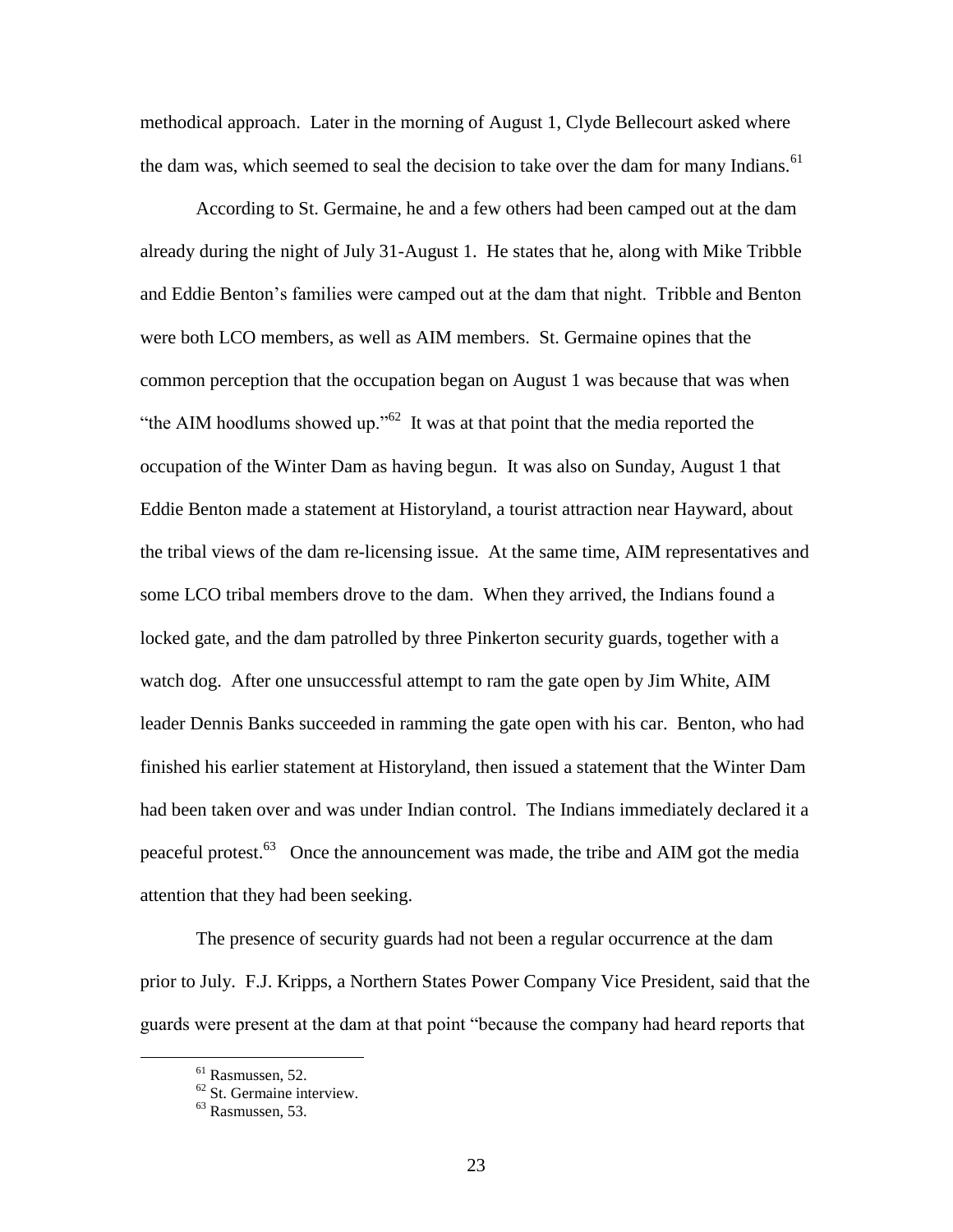something was in the wind."<sup>64</sup> Once the Indians arrived at the dam, the three guards quietly left the grounds, under prior orders, to avoid a confrontation. According to an NSP spokesman, the Indians "used some force," but also stated that no violence was reported.<sup>65</sup>

The occupation was first reported in newspapers on August 2. According to the *Eau Claire Leader-Telegram*, "Several dozen Indians, apparently most of them from the American Indian Movement, have started an occupation of the Northern States Power Co. Dam on the Chippewa Flowage."<sup>66</sup> The *Leader-Telegram* reported that five or six of the Indians were locals from the LCO tribe, while the rest were AIM outsiders, some from as far as New Mexico and Massachusetts.

During the occupation, LCO tribal chairman Rick Baker reported that approximately two hundred Indians were occupying the 1,265 foot earthen dam. He stated that LCO tribal members were joined in the occupation by AIM delegations from other areas. Baker also stated the intent of the Indians for the occupation to be a peaceful demonstration. His statement also revealed that the Indians were not seeking confrontation, but were hoping for the Sawyer County Sheriff"s office aid in keeping out militant whites. $67$  St. Germaine agreed with the fact that LCO members had agreed to maintain the occupation as a peaceful demonstration. He states though that many members of AIM arrived at the dam occupation carrying rifles and other guns, and that some AIM members wanted to wire the dam to blow it up. He points out that it was not the AIM leaders that brought in the weapons, but rather "it was those young punks, those

<sup>64</sup> *Milwaukee Journal*, 2 August 1971.

 $65$  Ibid.

<sup>66</sup> *Eau Claire Leader-Telegram*, 2 August 1971.

<sup>67</sup> *Milwaukee Journal*, 2 August 1971.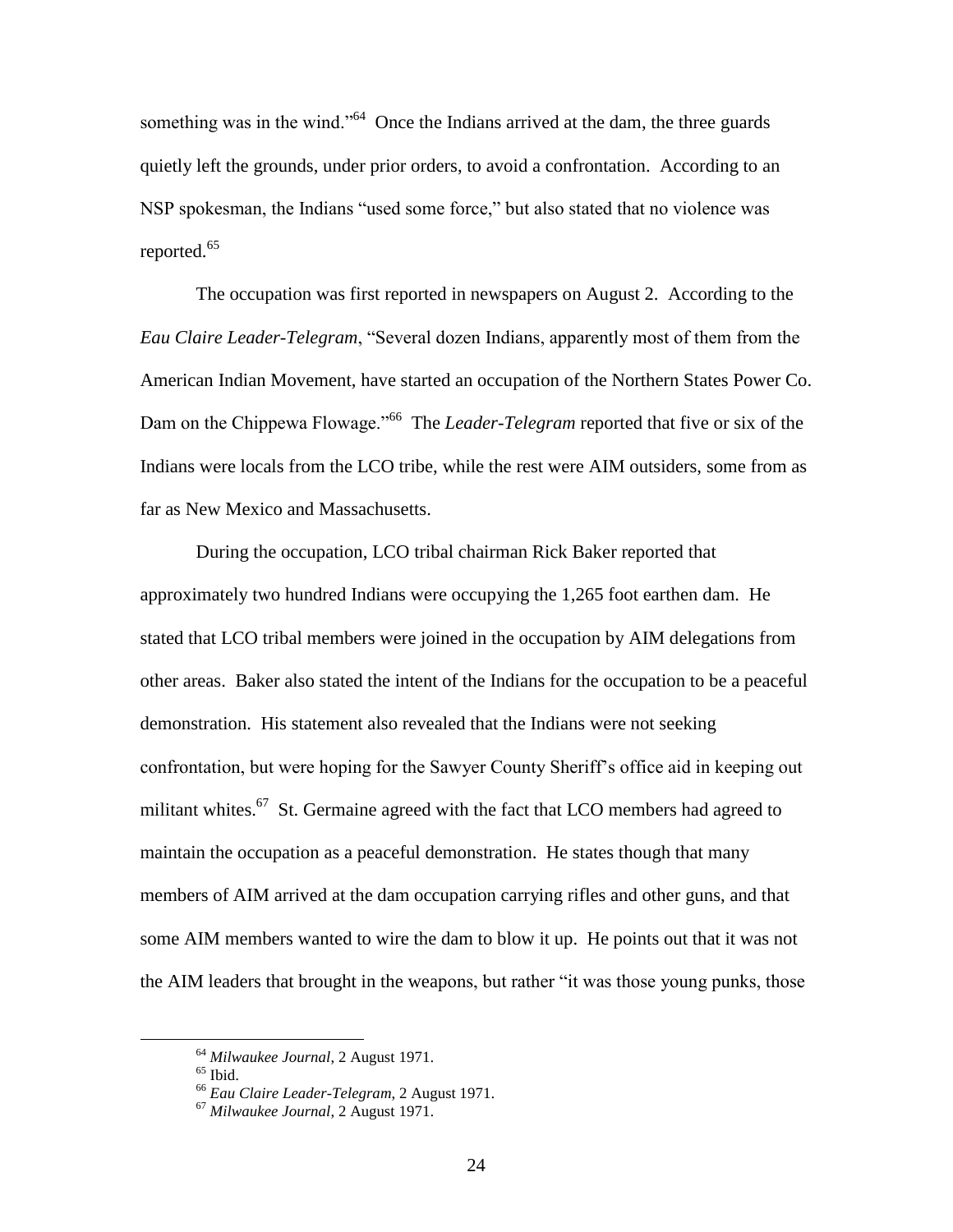young AIM followers who were just looking for war—they wanted a shootout, they wanted something to happen." St. Germaine credits Benton with maintaining the peace at the dam, and "moderating the temper of the AIM leaders."<sup>68</sup> Benton also had to act as a go-between with the tribal council, many of whom were not appreciative of the occupation.

During the takeover, the Indians camped in tents and lean-tos on the dam site, built bonfires for cooking and warmth, and utilized provisions that various occupiers had brought to the site. They also painted slogans on wood walls near the dam, including "Indian Power" and "This is Indian Land."<sup>69</sup> The Indians also reportedly set up security patrols to guard the area and make sure that no damage was done to the dam or surrounding area.

Reactions to the takeover varied. According to St. Germaine, LCO elders were not happy with the takeover. He called them a conservative group, used to being told what to do by the BIA. He also recalled that the majority of the tribe did not like the occupation, although a few thought that it was a great action.<sup>70</sup> Baker though, was firmly in support of the occupation, and said that at a closed meeting on August 2, "The Tribal Council voted to sanction the demonstration, as long as it remained peaceful."<sup>71</sup> Baker considered his recent large election victory as a mandate for his policies. He also claimed that the action had the support of various environmental groups, the Lake Chippewa Resort Association, and the National Tribal Chairmen"s Association. Eugene Taylor, chairman of the Great Lakes Intertribal Council also supported the occupation. The

<sup>68</sup> St. Germaine interview.

<sup>69</sup> *Milwaukee Journal*, 3 August 1971.

<sup>70</sup> St. Germaine interview.

<sup>71</sup> *Milwaukee Journal*, 3 August 1971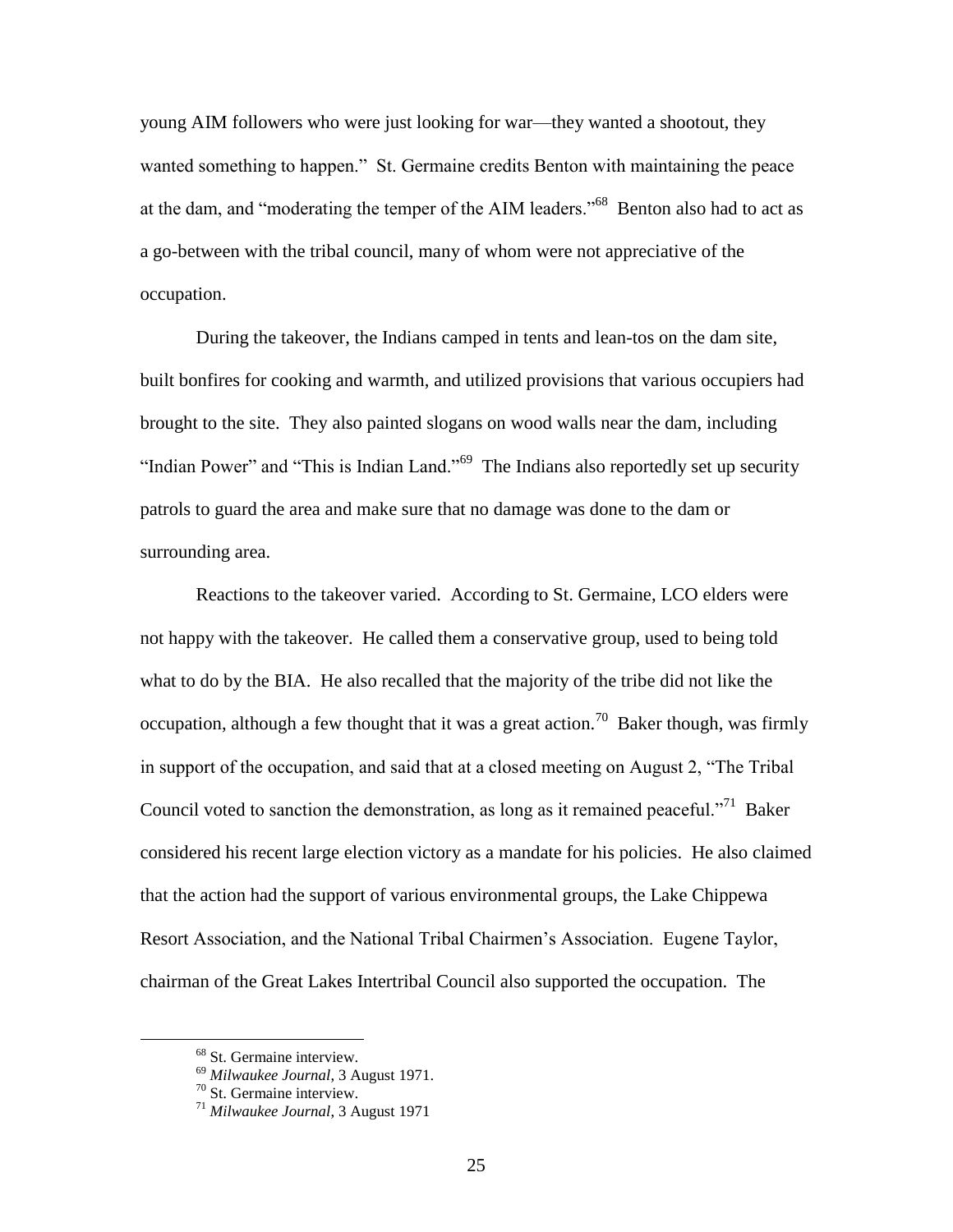Chippewa Flowage Alliance, a loosely composed group of interested individuals, mostly Indians, stated however that "The protesters are 95 per cent from the outside. We've got nothing to do with it."<sup>72</sup>

Reaction from the surrounding white community was generally negative. NSP was not issuing statements during most of the takeover, so as to not make the situation worse. Many white residents in the area were angered by the takeover, especially since rumors were widely floated that the Indians had wired the dam with explosives. Law enforcement officials worked to maintain a peaceful situation at the dam site. Some law enforcement officials considered asking the governor to send in the National Guard to ensure the safety of all, but ultimately that request was not made. Sawyer County Sheriff Donald Primley refused to comment about the situation to the press, stating that he did not want to give the Indians any additional publicity. He felt that publicity was what the Indians wanted. At one meeting though, Primley told the Indians that they would not be forcibly removed from the dam site.

According to St. Germaine, Sheriff Primley had poor relations with the tribe prior to the takeover. When the takeover happened, Primley "was really ticked off. He blocked the road coming in and AIM pushed their way through that blockade."<sup>73</sup> Some Indians reported being threatened by deputies as they attempted to enter the dam area. "One, Herbert Powlses of Milwaukee, said that deputies had threatened to shoot him, his wife and children if they entered the area."<sup>74</sup> Primley denied the report, saying that his deputies would not do that.

<sup>72</sup> *Eau Claire Leader-Telegram*, 2 August 1971.

<sup>&</sup>lt;sup>73</sup> St. Germaine interview.

<sup>74</sup> *Eau Claire Leader-Telegram*, 3 August 1971.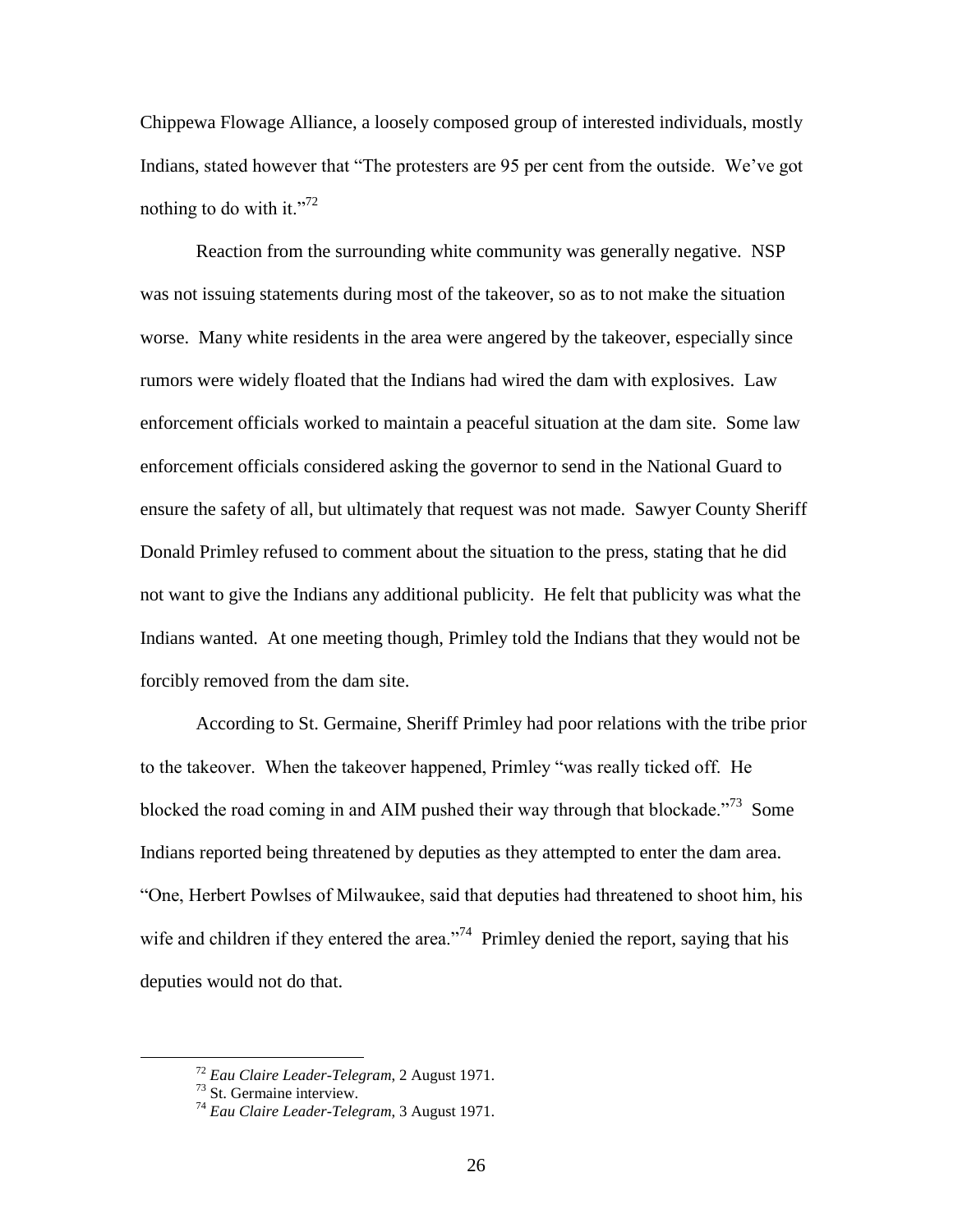During the takeover, the Indians made their demands known through the media. At a Monday, August 2 press conference, Eddie Benton stated that "Indians had stood by while their identity and culture had been splintered by white men. Now 'in the spirit of Alcatraz' he said 'we no longer will accept your white god—money."<sup>75</sup> Benton reported at the press conference that the takeover had wide support in the Indian community, and had participants from other states such as South Dakota, Colorado, Wyoming, and New Mexico. Benton also used the press conference to call for the intervention of Wisconsin Governor Patrick Lucey. Benton sought Lucey"s support for the tribe"s position and for federal recapture of the dam. Under a recapture scenario, NSP would be reimbursed for their initial costs of the dam, but the land would be recaptured by the government. The government would then determine the appropriate use of the land. Recapture would require an act of Congress though.

Tribal Chair Rick Baker echoed Benton"s call for recapture of the dam. He stated that the Federal Indian Reorganization Act of 1934 "clearly stated that Indian tribes should have the power to prohibit the use of their tribal lands or infringements upon their rights."<sup>76</sup> Baker laid out the tribe's demands of the return of 520 acres of the flowage land to the tribe, 6,000 acres returned to original Indian owners, and 8,000 acres left as wilderness area. He explained that the tribe would be responsible if given control of the dam, seeking the assistance of federal and state agencies to assist with flood control below the dam. Baker also pointed out the failure of NSP to keep the agreement made in 1921, in particular, NSP"s failure to complete construction in New Post, failure to reseed

<sup>75</sup> *Eau Claire Leader-Telegram*, 3 August 1971.

<sup>76</sup> *Milwaukee Journal*, 2 August 1971.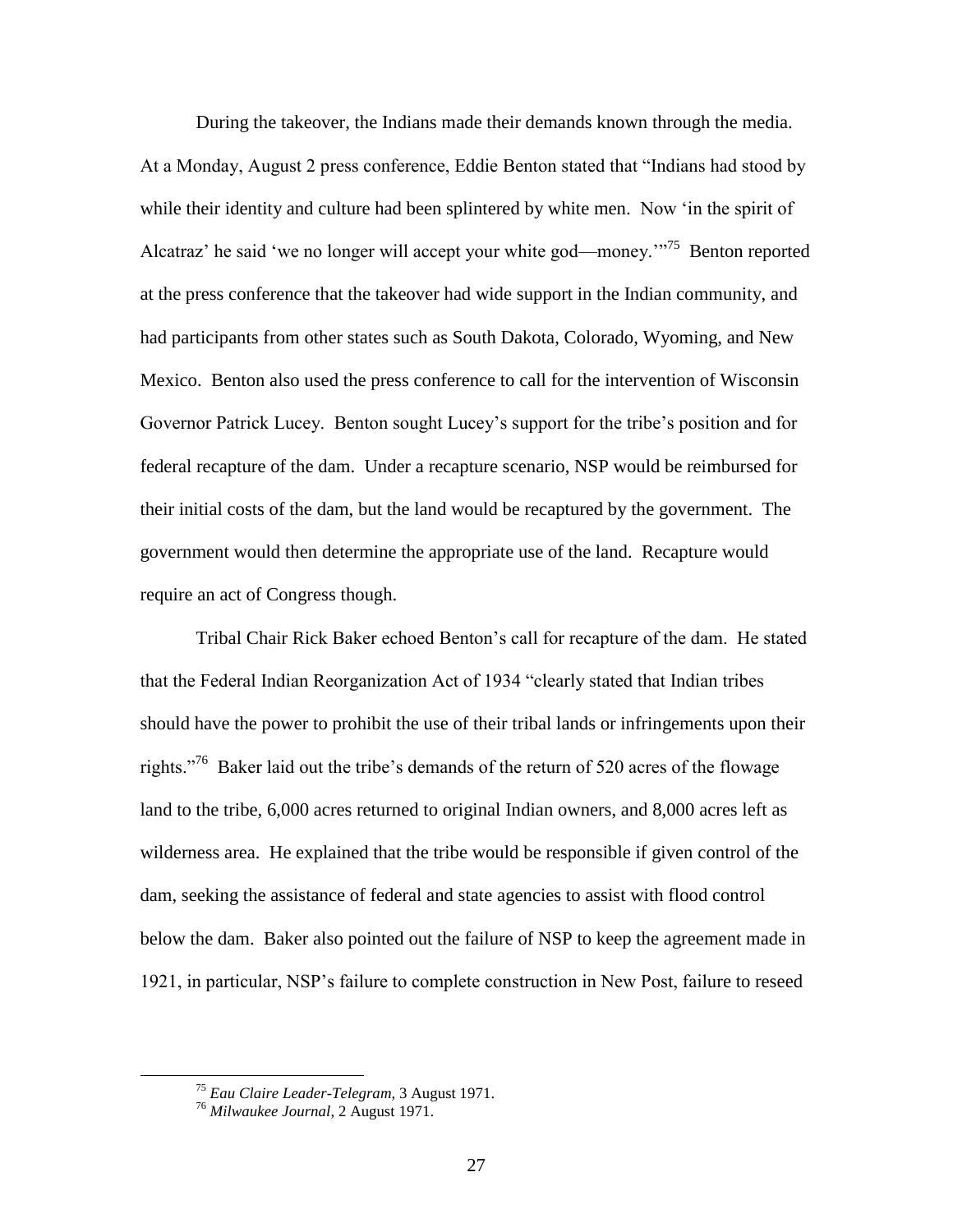wild rice beds, and failure to move burial grounds. He noted that the occupation was "intended to bring honor to the Indian and an end to a century of dishonor."<sup>77</sup>

After Benton"s call for intervention from Governor Lucey, Lucey agreed to send two representatives to meet with the Indians on his behalf. Those representatives were Joseph Preloznik, an attorney who headed Wisconsin Judicare, and Lucey"s personal staff member Robert Dunn. Indian leaders met with Preloznik and Dunn, along with Sheriff Primley, R.C. Miller, regional superintendent of the BIA, and Larry Leventhal, an attorney for the tribe. After that meeting, Lucey issued a statement, offering to the tribe appropriate assistance from the state, acknowledging that he shared the Indians" concerns about the dam issues. He also pledged to give full attention to Indian issues and proposals. On Tuesday, August 3, Lucey called Baker, pledging his assistance, proposing a meeting with the tribe, NSP, and his office, and asking Baker to end the occupation of the dam. Lucey also issued a public statement that he had offered his assistance to the tribe and that he found it unfortunate that the Indians had felt it necessary to take over the dam.<sup>78</sup>

After getting the response from Governor Lucey, the occupation of the Winter Dam ended on August 3, 1971. Baker at that time stated that "The objectives of the demonstration have been met. We have decided to end at this point. We"ve had a favorable commitment and reaction from people all across the country." He also stated that "I think the governor stuck his neck out for us. The Chippewa [Ojibwe] nation is very pleased that the governor has given us this support."<sup>79</sup> There was not consensus to end the takeover at that time, however. St. Germaine stated that there was disagreement

<sup>77</sup> *Eau Claire Leader-Telegram*, 3 August 1971.

<sup>78</sup> *Eau Claire Leader-Telegram, 4 August 1971.*

<sup>79</sup> Ibid.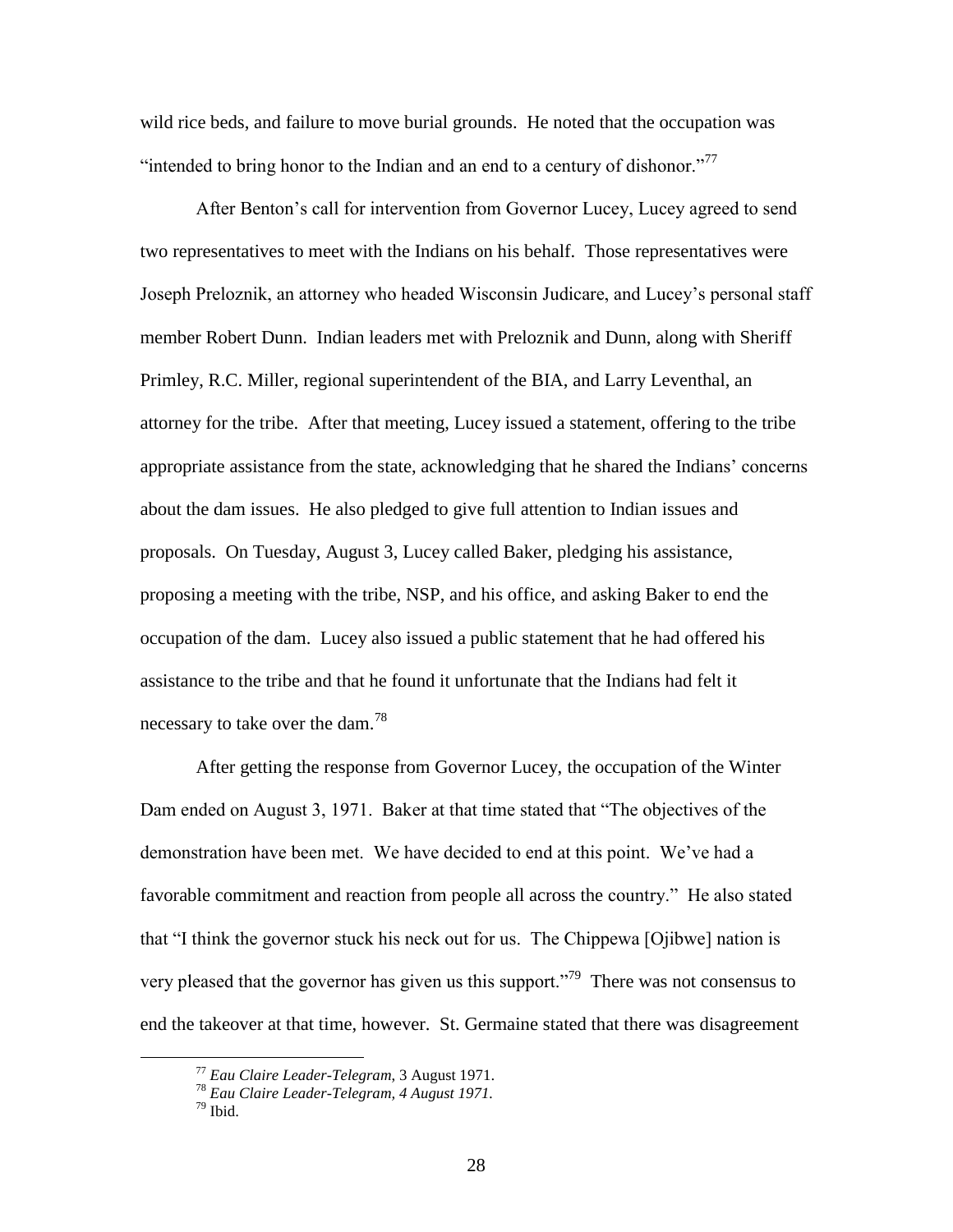between AIM and the tribe about ending the occupation. He said that Benton had to convince his fellow AIM leaders that it was over. In fact, said St. Germaine, AIM leader Russell Means still wanted to blow the dam up, and had to be talked down by other leaders.<sup>80</sup> In his autobiography, Means stated only that AIM "threatened to open it [the dam] up." $81$ 

After the occupation ended on that Tuesday, a number of Indians stayed at the dam that night for a powwow to express appreciation for the outside help that the tribe received. All of the Indians had departed from the site by Wednesday, August 4. Many of the Indian leaders were quick to point out, however, that they would quickly return to the dam and re-occupy it if they saw that as necessary. AIM director Vernon Bellecourt said that the main reason that the Indians had left the dam was "concern over local residents' reaction. 'They (the local Chippewas) are worried about public pressure' he said. "They are worried about what the local people here will do if we stay much longer."<sup>82</sup> Bellecourt also expressed his unhappiness with the decision that was made to end the dam occupation. ""I'm pessimistic' he said. "I hope I'm wrong. I hope Lucey will live up to his word and that we will be given what we've been told we will get. But too often—no, always—it happens that we meet the white man"s terms and then the white man turns his back on us."<sup>83</sup> Local LCO AIM leader Mike Tribble also reiterated that the dam could quickly be re-occupied if the meetings, tentatively scheduled at that time for August 16, were not productive.

<sup>80</sup> St. Germaine interview.

<sup>&</sup>lt;sup>81</sup> Means and Wolf, 179.

<sup>82</sup> *Milwaukee Journal*, 5 August 1971.

 $83$  Ibid.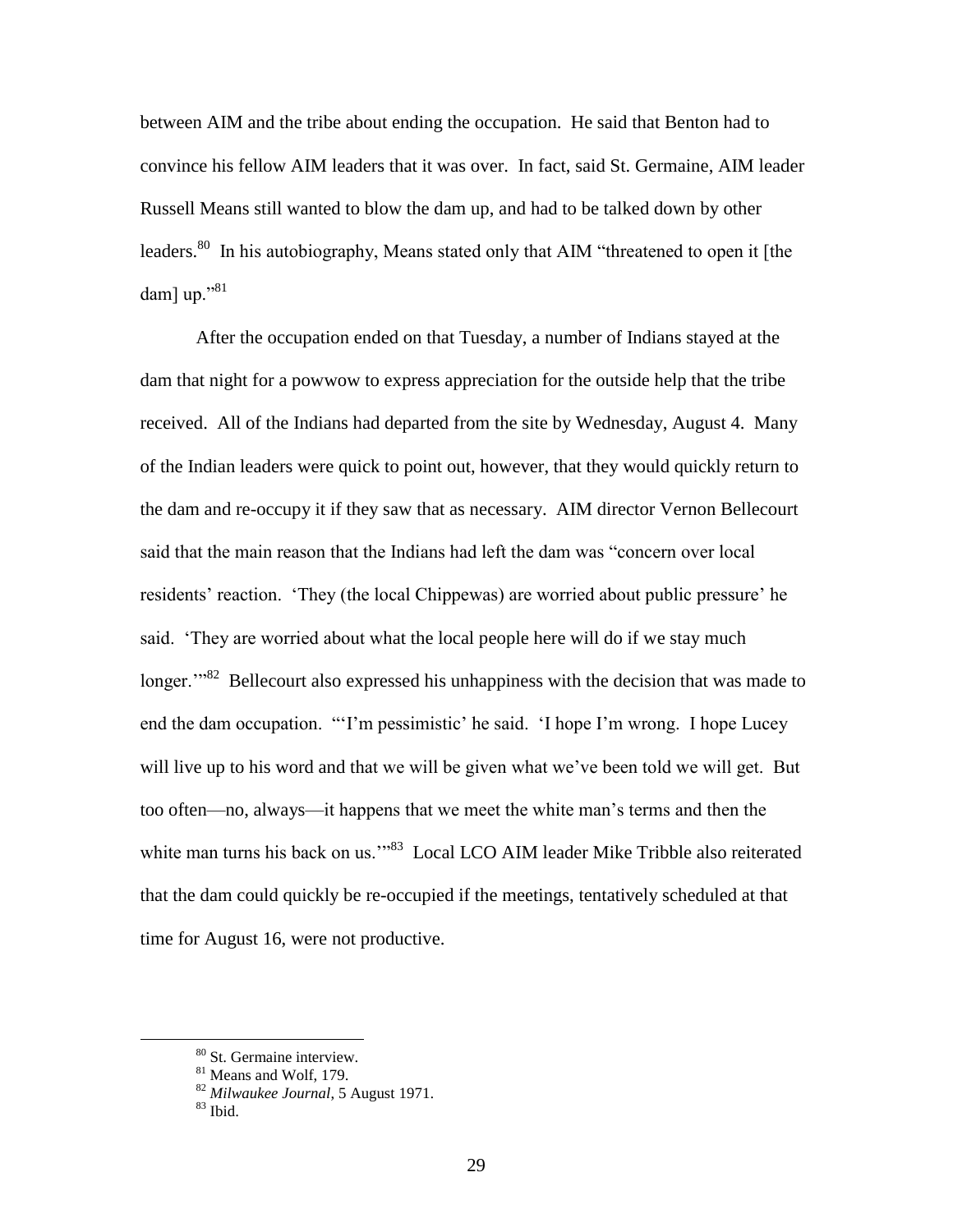Although there is disagreement about the actual role that AIM played in the takeover of the Winter Dam, and about their activities while on the site, AIM did have a vital role in the takeover. St. Germaine, who stated that he was disgusted by many of the actions of AIM during the takeover, including excessive partying and bringing in weapons, admits that the occupation could never have happened without AIM. He stated that "AIM gave people the courage to go out there and take a stand."<sup>84</sup>

### **Chapter 6: Negotiation and Settlement**

The occupation of Winter Dam by the LCO and AIM ended when Governor Lucey intervened and promised to aid negotiations to reach a settlement. Although a meeting between all of the parties involved was scheduled for later that same month, little did anyone realize that it would be nearly fourteen years before a final settlement would be reached between NSP and the tribe.

One influential individual, U.S. Senator Gaylord Nelson, was active in seeking resolution to the dispute. He immediately urged the FPC to hold hearings in Wisconsin on the dispute before taking any action. He also pointed out that there were many important issues involved including those of Sawyer County, the local townships, and conservationists, in addition to those of the LCO and NSP.<sup>85</sup>

Later in August, Senator Nelson announced that he would introduce a bill to the U.S. Senate proposing the recapture of the Chippewa Flowage and dam. In the bill, S2795, which was never enacted, Nelson proposed the federal government take over the dam, and that "several thousand acres" be restored to the LCO reservation. The main

<sup>&</sup>lt;sup>84</sup> St. Germaine interview

<sup>85</sup> *Eau Claire Leader-Telegram*, 9 August 1971.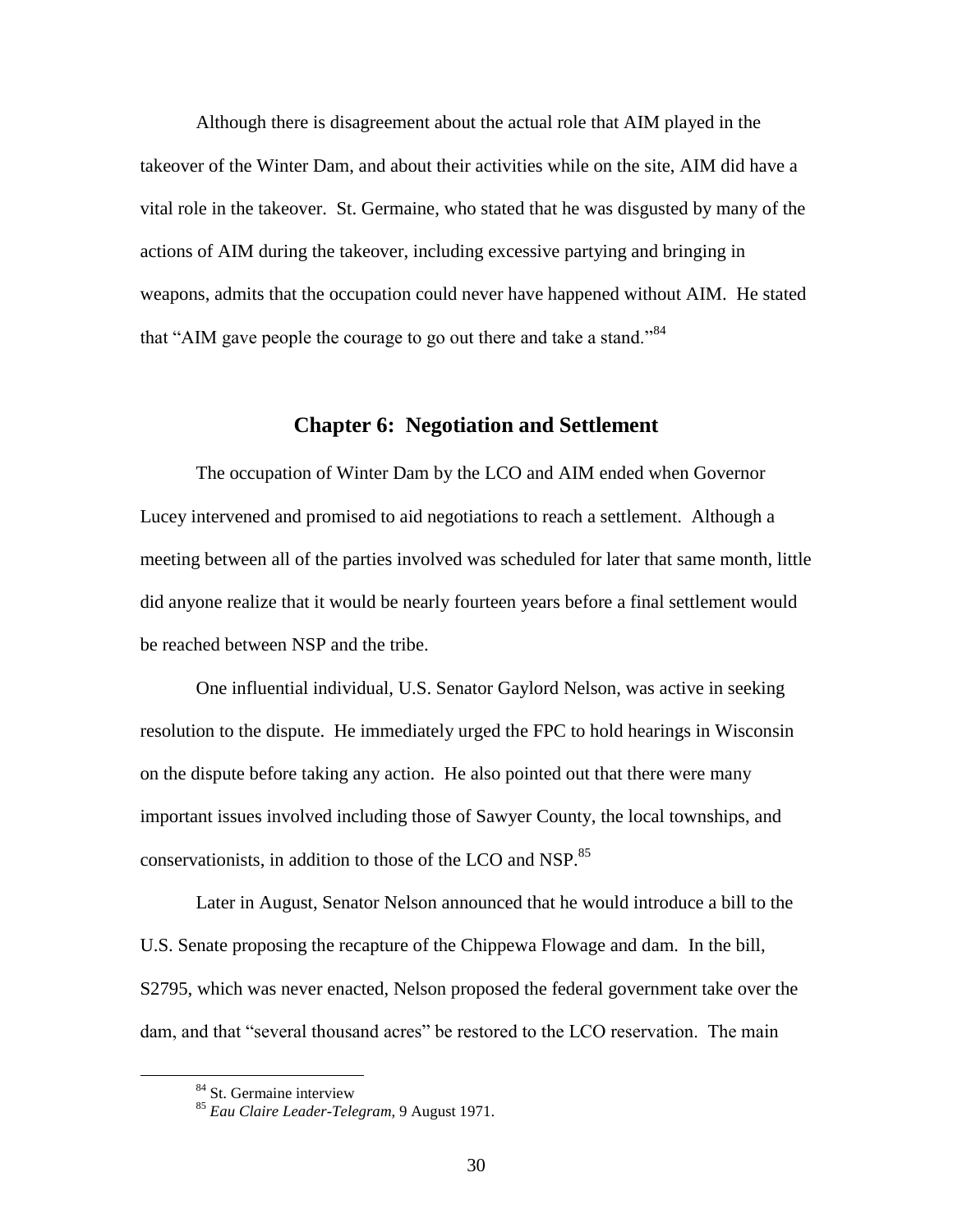concerns that Nelson cited in the bill as reasons for the recapture were environmentally based. He stated that the flowage was an important recreational area, dependent upon fishing, and that there was concern about the impact of the water level variations controlled by NSP. He also addressed the desire that in the future, the shoreline would remain in a wilderness state. According to the bill, his concern was that a future change in NSP management could lead to development of the shoreline. In the bill, Nelson also stated that the U.S. Department of Agriculture recommended recapture. Further, he wrote that the U.S. Interior Department recommended that past LCO land be restored to the tribe if the dam was recaptured.<sup>86</sup>

In addition to the support of Senator Nelson, the tribe also received significant support from Governor Lucey. Keeping to his earlier word, Lucey scheduled a meeting between the tribe, NSP, the government, and other interested parties for August 27, 1971 near Hayward. The meeting had an attendance of approximately 200, including Lucey and Nelson, both of whom smoked a peace pipe with tribal leaders at the meeting to demonstrate their support.

During the meeting, Lucey expressed his support of the tribe. Lucey stated that ""I philosophically support the concept of recapture and restoration of tribal lands" (now under the control of NSP.) $v^{87}$  Lucey further expressed support of the tribal position when he said that the expired lease was ""a relic of its day when equal protection under the law was provided only for a small minority. It was indicative of the blightest [*sic*] period in U.S. history and I pledge whatever support I can to see your [tribal] grievances are

<sup>86</sup> U.S. Congress. Senate. 1971. Bill to Recapture the Chippewa Flowage. S.2795. *Congressional Record*, November 2, 1971: S17346-7.

<sup>87</sup> *Eau Claire Leader-Telegram*, 28 August 1971.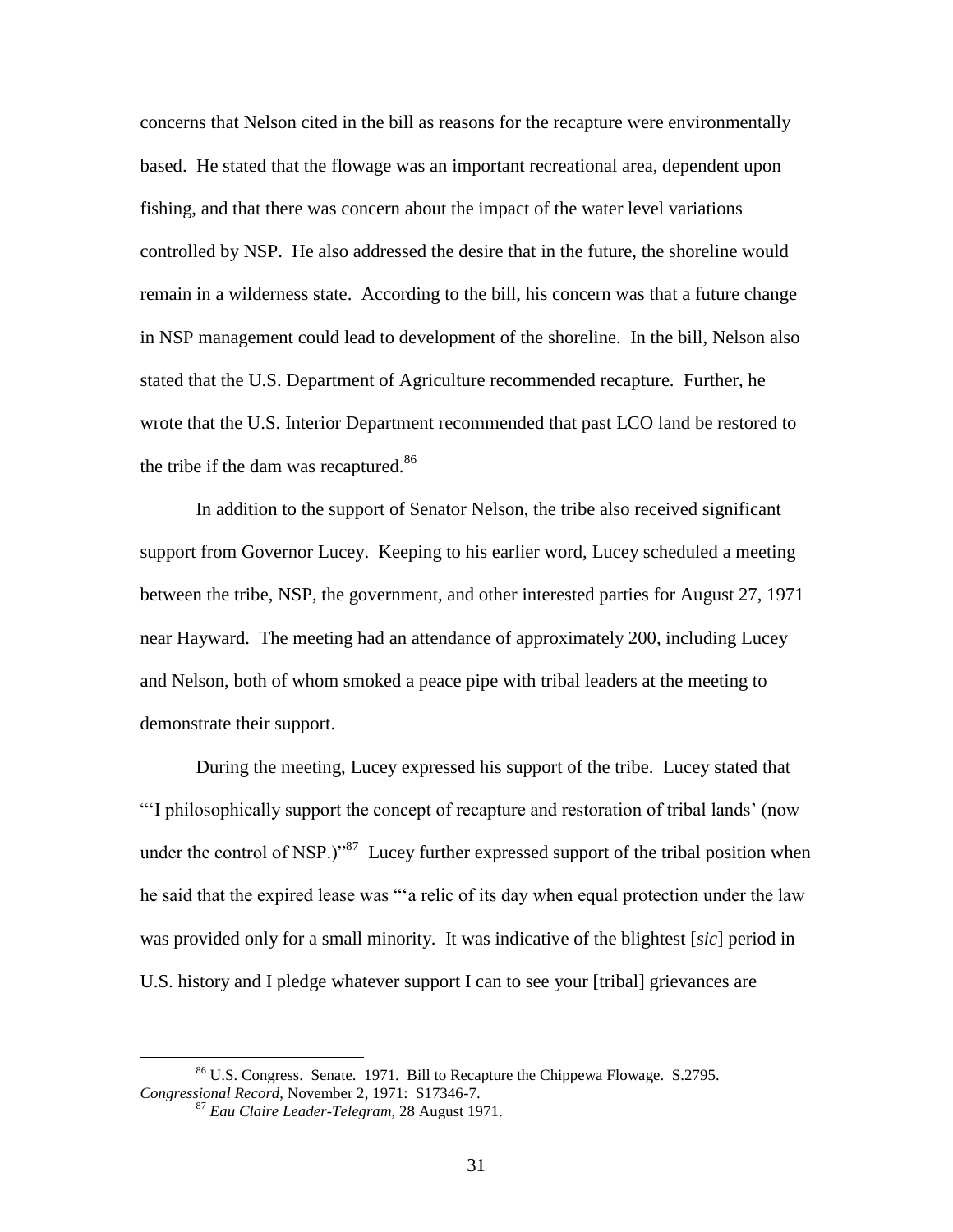properly aired."<sup>88</sup> Lucey also acknowledged that the meeting would not have occurred without the occupation of the dam, although he regretted that the occupation had been needed. The final show of support from Lucey at the meeting was his announcement of the planned formation of a Wisconsin state Bureau of Indian Affairs, to be headed by an Indian. $89$ 

The major tribal representatives at the meeting were Baker, Benton, and the tribal attorneys Leventhal and Ward Winton. The tribe took a strong stance immediately at the meeting. The tribal representatives asserted that NSP had not kept its commitments from the original lease agreement. They also ruled out the possibility of any new lease, stating that "the only negotiations they would participate in with NSP would be those "to determine how much you owe us for past injustices."<sup>90</sup> Further, the Indian representatives sought to have NSP authority removed from the dam and to have NSP charged with trespassing on tribal lands. They insinuated that they would be seeking monetary repayment for income that NSP had received during the previous fifty years from rental of what they considered to be Indian land to resorts, and for the loss of income from destroyed rice beds.<sup>91</sup>

As could be expected, NSP maintained a different stance during the meeting. NSP president Wilbur Marx was present at the meeting. He stated that NSP wanted to settle the issue peacefully and also to continue to operate the dam under the same arrangements as the previous lease. According to Marx, NSP was proud of the manner in which the company had managed the dam and flowage, and equally proud of their future

<sup>88</sup> *Eau Claire Leader-Telegram*, 28 August 1971.

<sup>89</sup> Ibid.

 $90$  Ibid.

 $91$  Ibid.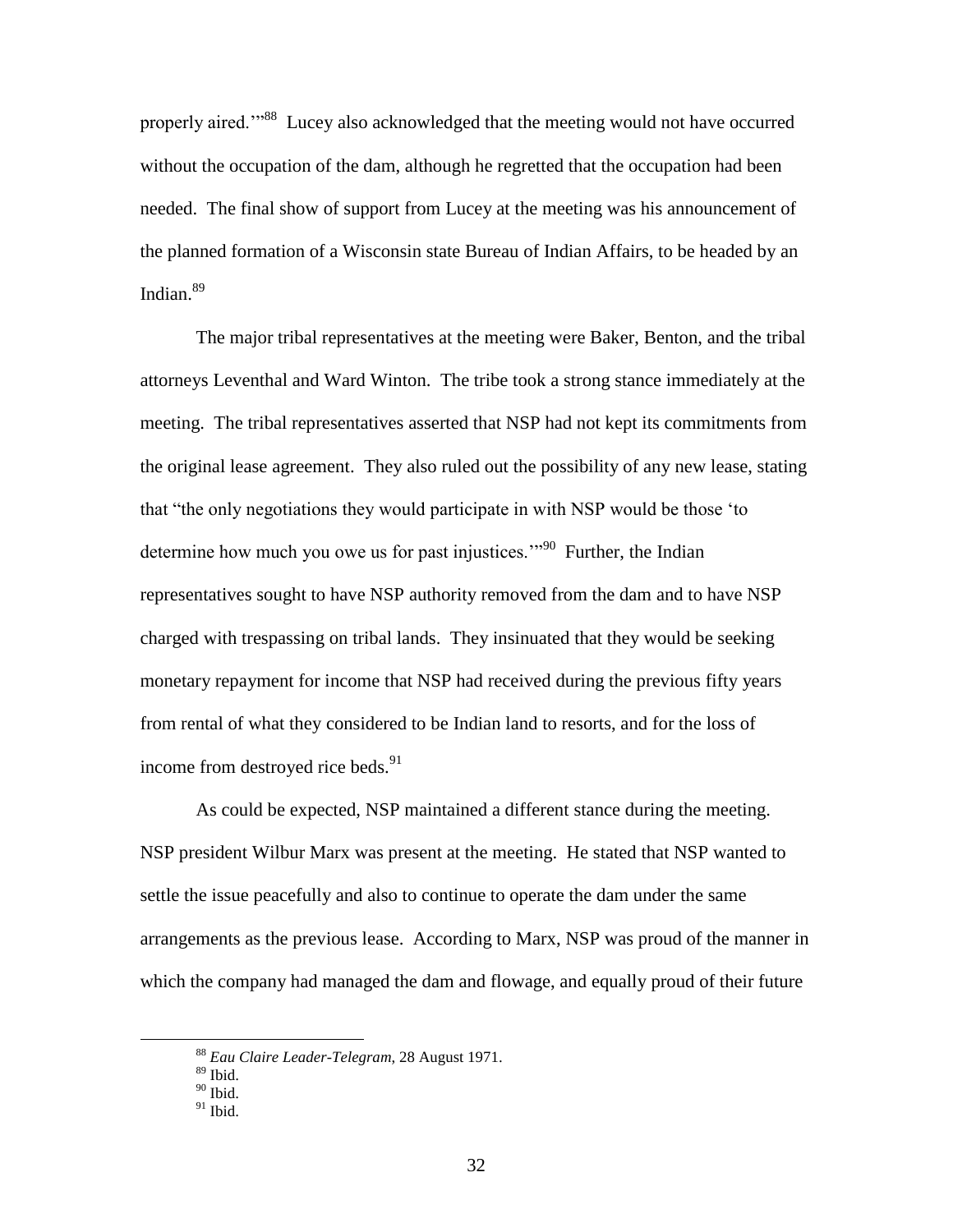plans for management. Marx pointed out that over one million dollars had been pumped into the local economy through tourism as a result of the flowage and NSP"s environmentally friendly management of the area. The final major point Marx made at that meeting was that, although no power was produced directly at the dam, six down stream hydro electric plants dependent on the operation of the Winter Dam produced sixty per cent of the power company's total power generation in the state.<sup>92</sup>

As part of the ongoing negotiations, Leventhal authored a legal position paper on behalf of the tribe. Dated August 28, 1971, the paper detailed the tribal position regarding the re-licensing issue. One of the opening statements of the paper that summed up the position of the tribe said the license NSP had received was "issued in disregard of property rights and of the express disapproval of such a project by the members of the Lac Courte [*sic*] Oreilles Band, who now demand a return to them of the control and utilization of their own land."<sup>93</sup> The paper focused on historical, legal, and economic issues.

In reviewing the historical aspects of the LCO arguments, Leventhal argued that W-ML&P and its successor company, NSP, failed to meet the company's side of the deal, as detailed in an earlier section. The paper also pointed out that since the flooding, several areas of LCO land were inaccessible, except via water routes. He also reviewed the 1934 Indian Reorganization Act, which guaranteed Indians control over their own lands equal to that of whites. Leventhal argued that the rights guaranteed by the IRA superseded the provisions of the 1920 Federal Power Act that allowed for the Indian land

<sup>92</sup> *Eau Claire Leader-Telegram*, 28 August 1971.

<sup>93</sup> Larry B. Leventhal, *Position Paper of the Lac Courte Oreilles Band of Lake Superior Chippewa Indians Relative to the Chippewa Reservoir Federal Power Project No. 108*, August 28, 1971, 1.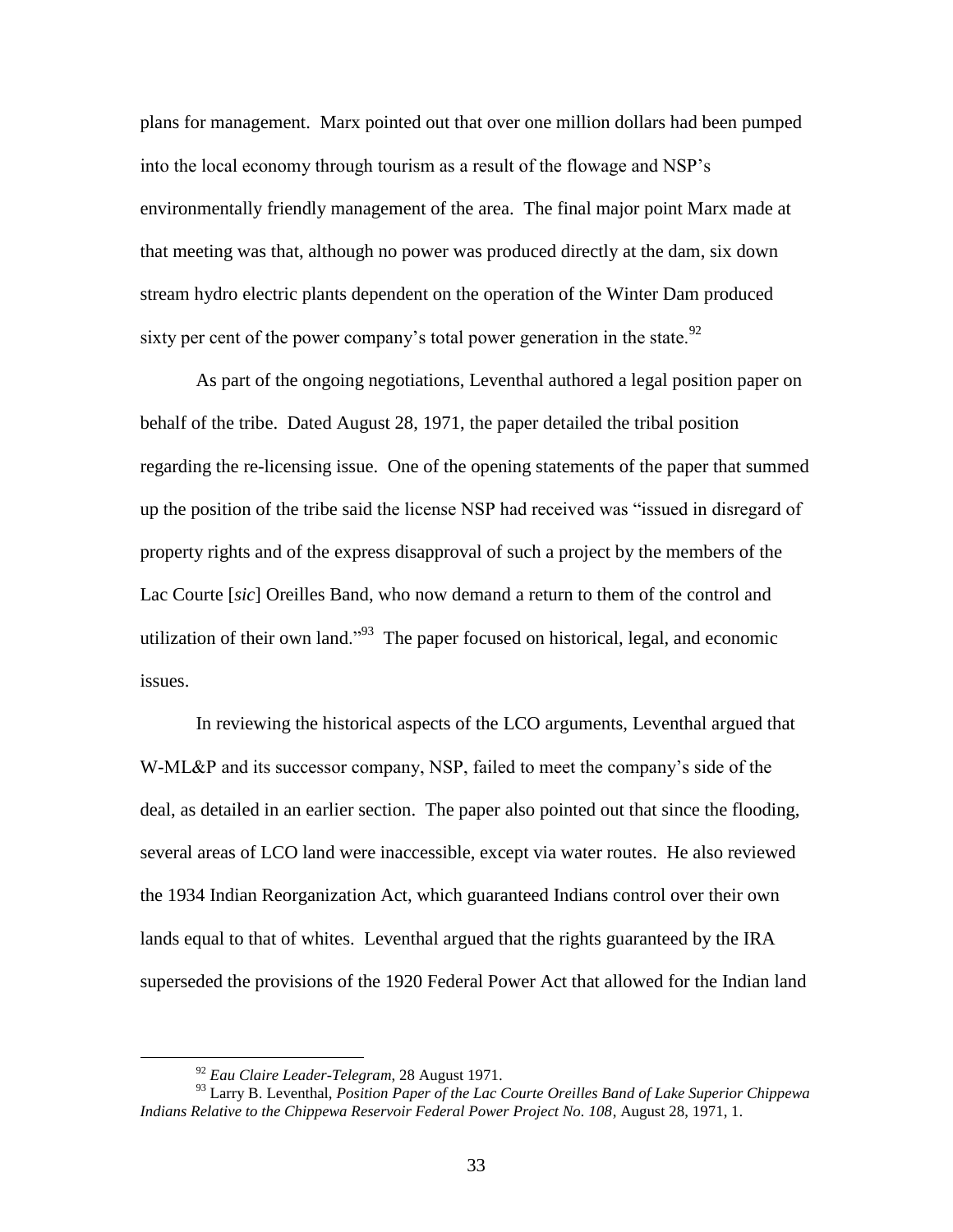to be taken. Finally, he pointed out that three general meetings of the tribe prior to the dam construction had all rejected the power company"s proposal.

Leventhal"s legal arguments centered mainly on provisions related to the IRA. He asserted that those provisions asserted the predominance of tribal desires in relation to the disposal or use of their lands. As a result, he argued that a new license could not be legally issued over tribal objections. His other main legal argument was that the tribe was denied due process and equal protection under the law guaranteed by the Fourteenth Amendment of the U.S. Constitution when Congress passed the 1920 Federal Power Act. That act allowed the FPC to issue the original license to the power company over tribal objections, resulting in the assertion of denial of due process and equal protection.

Economic arguments were also highlighted in the position paper. Leventhal alleged that the tribe lost a large amount of money in several ways. First, he asserted that W-ML&P purchased approximately 6,000 acres at below market prices due to the assistance of the BIA, to the detriment of Indians. Secondly, the FPC never adjusted the rental rates paid to the tribe by NSP, as required by the agreement at twenty years, then every ten subsequent years. In that time, the value of the land had increased tremendously. Finally, he estimated that the tribe lost in excess of \$800,000 due to the loss of their wild rice harvesting grounds. Leventhal stated that if the tribe gained control of the disputed dam and lands, that they would be able to reseed those rice growing areas.<sup>94</sup>

The position paper concluded with the tribe"s proposal. According to that proposal, the 525.5 flooded acres would continue to be owned by LCO, and 6,000 acres of previously Indian owned land would be returned to LCO. The rest of the land would

 $94$  Leventhal, 2-14.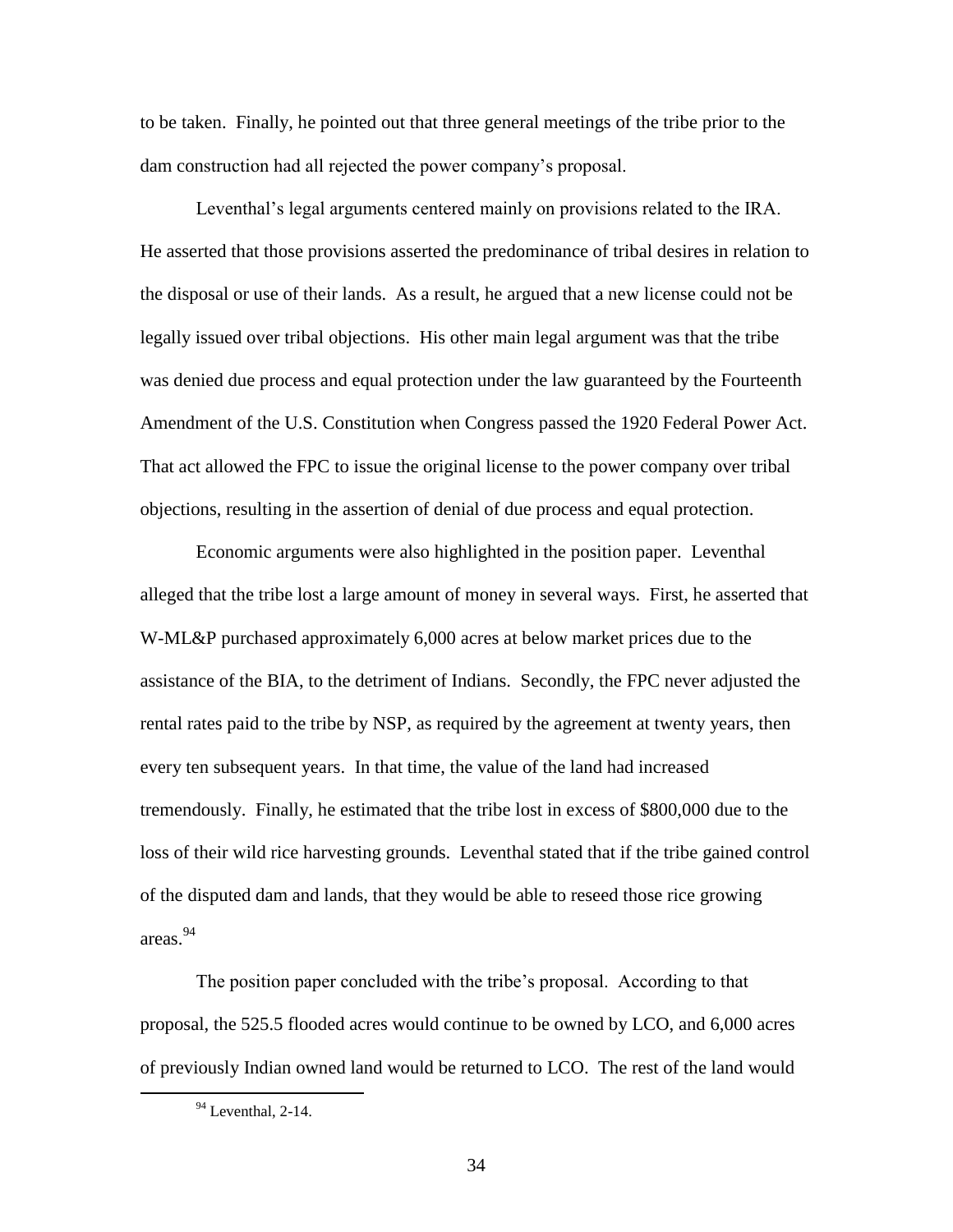be public use, managed by a government agency. The flowage would not be drained, and the water level would be adjusted only for flood control purposes. Finally, the area would be maintained in a wilderness state, with limited recreational development allowed only on Indian land.<sup>95</sup>

In the months following the August meeting, both sides continued to voice their positions through the media and the community. In November 1971, the University of Wisconsin-Eau Claire hosted an Arena of Ideas, at which representatives of both sides spoke. Eddie Benton reiterated many of the tribal positions when he spoke there. He also asserted that the BIA, FPC, and W-ML&P conspired to steal 6,000 acres from Indians in 1921, even after the tribe rejected power company proposals three times. He stated that the tribe did not want to destroy the dam, but did not want NSP to retain control. Benton also argued that the need for flood control was a "fallacy." He said that "only five per cent of the flood water that comes through here [Eau Claire] comes into the river above the dam."<sup>96</sup>

The following day, Jim Fisher, an environmentalist and the author of NSP"s Environmental Impact Statement, spoke at the university. He asserted that NSP had a very good environmental record at the dam, and that no other agency could perform better than NSP. He also refuted tribal claims that NSP had failed to keep many parts of the license agreement. He stated that NSP maintained records that showed, for example, that many homes had been built in New Post, despite tribal claims otherwise.<sup>97</sup>

During the latter months of 1971, several community groups also weighed in with their opinions. The thirteen member Sawyer County Board voted unanimously to support

 $95$  Leventhal, 16-17.

<sup>96</sup> *Eau Claire Leader-Telegram,* 16 November 1971.

<sup>97</sup> *Eau Claire Leader-Telegram*, 17 November 1971.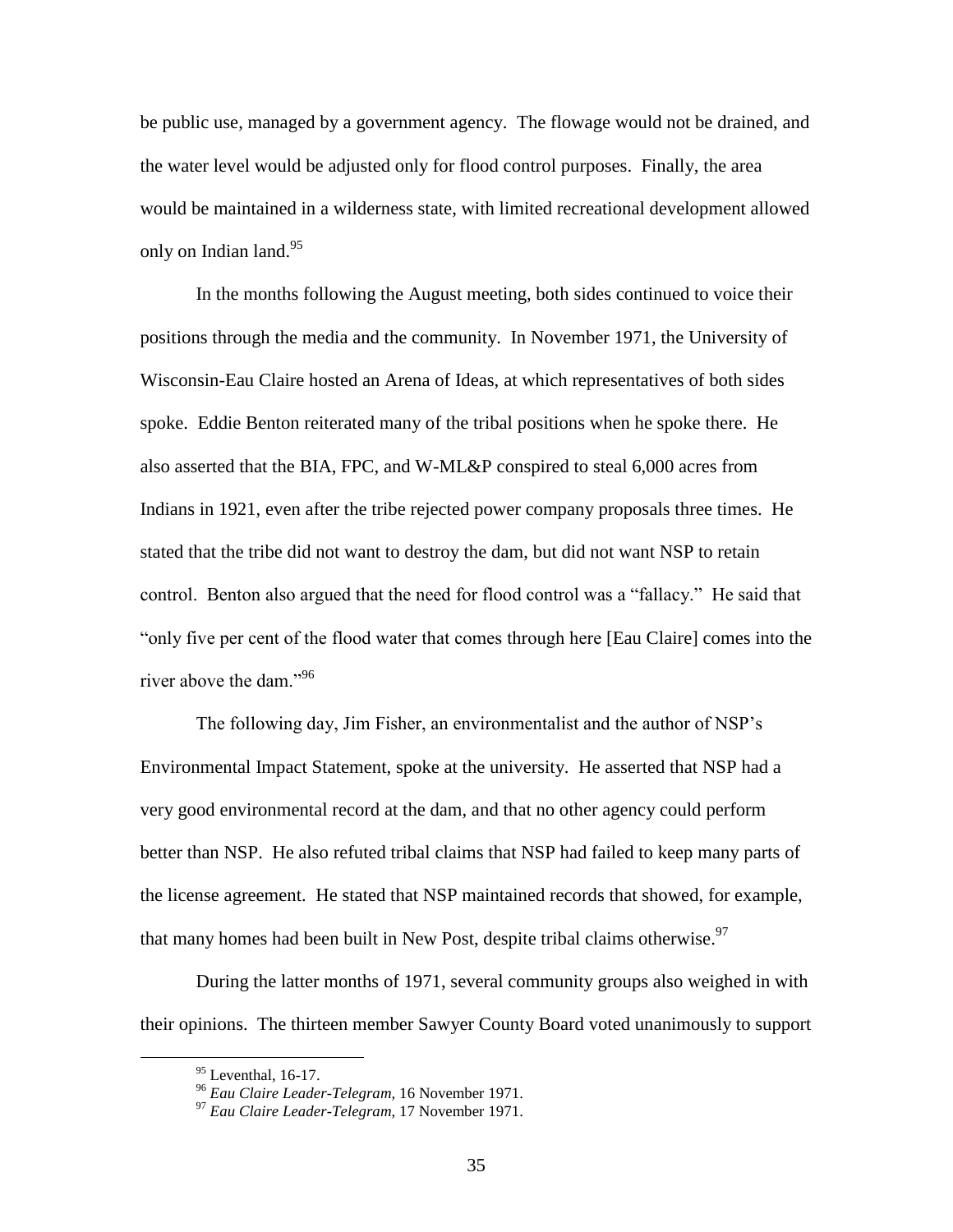re-licensing of NSP"s operation of the dam. Another group, the Concerned Citizens for the Preservation of the Chippewa Flowage, made up in large part of resort owners, circulated a position supporting NSP"s re-licensing, with restrictions on water level control.<sup>98</sup> Similar groups and individuals were concerned about potential loss of tax revenue from NSP if the license was not renewed.

The debate and negotiations continued on for a lengthy period of time. NSP received repeated one year extensions from the FPC, and its successor agency, the Federal Energy Regulatory Commission (FERC). According to St. Germaine, the negotiations extended to nearly fourteen years for several reasons. He said that it just wasn"t a priority for many parties, as NSP continued to receive extensions. He also felt that the issue was not a priority for Leventhal, the tribe"s attorney. Leventhal"s location in Minneapolis also factored into the delays.<sup>99</sup> During that time, the operations of the dam continued as before, diminishing any sense of urgency for many involved parties.

Finally, on October 1, 1984, a settlement was announced. NSP's press release on that date stated that an agreement had been reached after numerous public hearings and lengthy negotiations, and had been approved by FERC. According to the release:

 The agreement gives NSP perpetual flowage rights on 525 acres of tribal land and the right to continue controlling the water level. In exchange, NSP will give the LCO 4,500 acres of land, including 2,200 acres NSP currently owns within the reservation boundary and 2,300 acres of abutting land. There will be a buffer zone along much of the flowage shoreline. An additional part of the settlement is a cash payment of \$250,000 to the LCO.<sup>100</sup>

<sup>98</sup> *Eau Claire Leader-Telegram*, 12 November 1971.

<sup>&</sup>lt;sup>99</sup> St. Germaine interview.

<sup>&</sup>lt;sup>100</sup> NSP Press Release, 1 October 1984.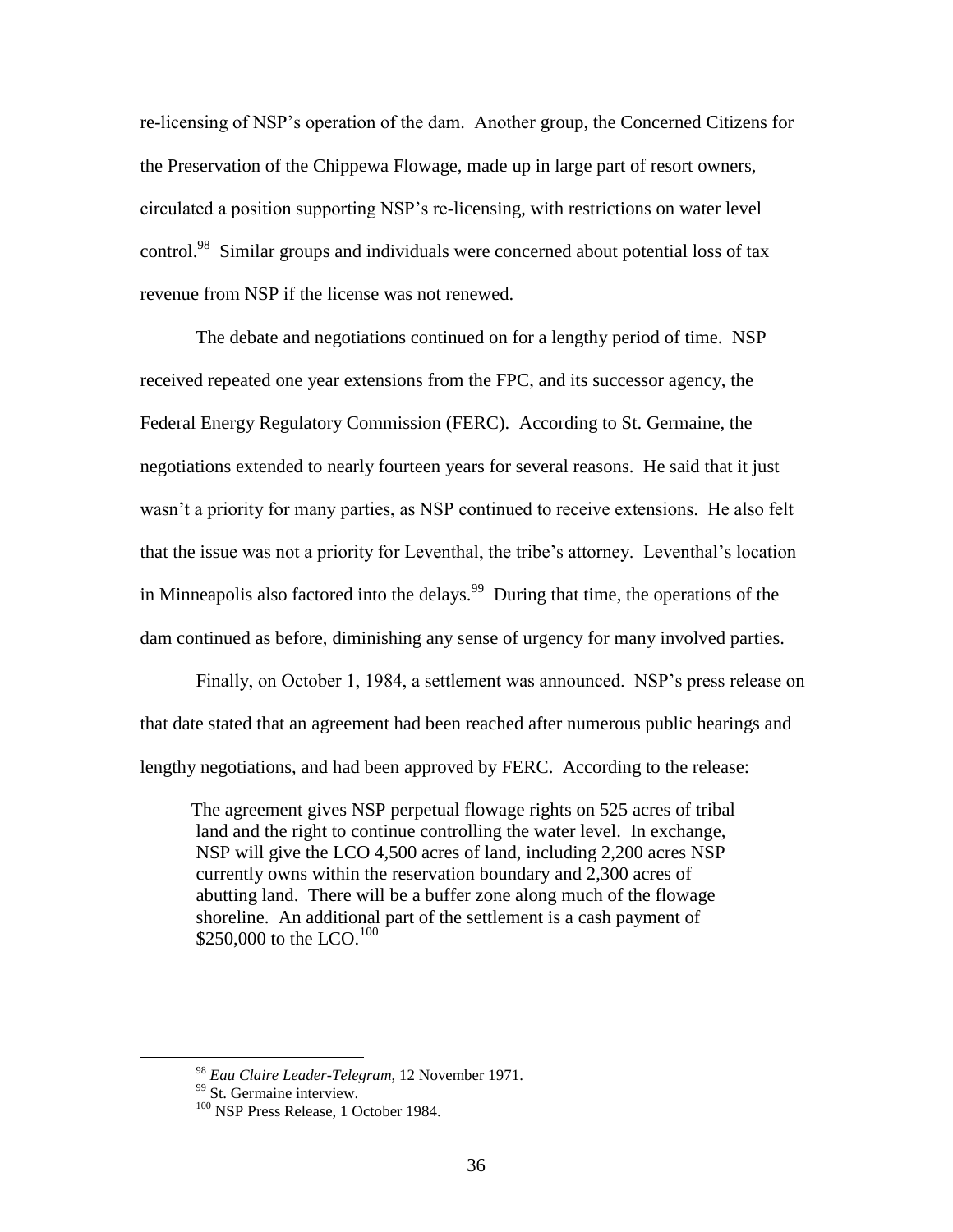NSP also agreed to maintain the surrounding area in a wilderness state. A further component of the agreement was that the tribe would build a hydroelectric generating plant at the dam and would sell the power that was generated directly to NSP.

After the lengthy negotiation process, the settlement was signed at the NSP offices in Eau Claire in 1985 by then Tribal Chairman Richard St. Germaine. St. Germaine stated that the majority of the tribe was pleased that the issue had been settled, and they were satisfied with the agreement.<sup>101</sup> Although the tribe did not accomplish their ultimate goal of recapture of the dam, they did receive fairly significant compensation from NSP.

# **Chapter 7: Conclusion**

The increased Indian activism continued into the 1970s. Several more visible and better remembered events took place in the following years. In 1972, Indian activists, led in large part by AIM, embarked on the Trail of Broken Treaties to protest 372 treaties that had been broken, according to the Indians. The caravan originated in California and culminated in Washington D.C. in November 1972, with the take over of the Bureau of Indian Affairs building. The Indians declared the building the Native American Embassy, and issued a position paper, the 20 Points, which largely called for respect for treaties and Indian rights. The take over ended six days later, after a period of violent confrontation between Indians and city police had ended, and a negotiated settlement had been reached between the Indians and the government.

<sup>&</sup>lt;sup>101</sup> St. Germaine interview.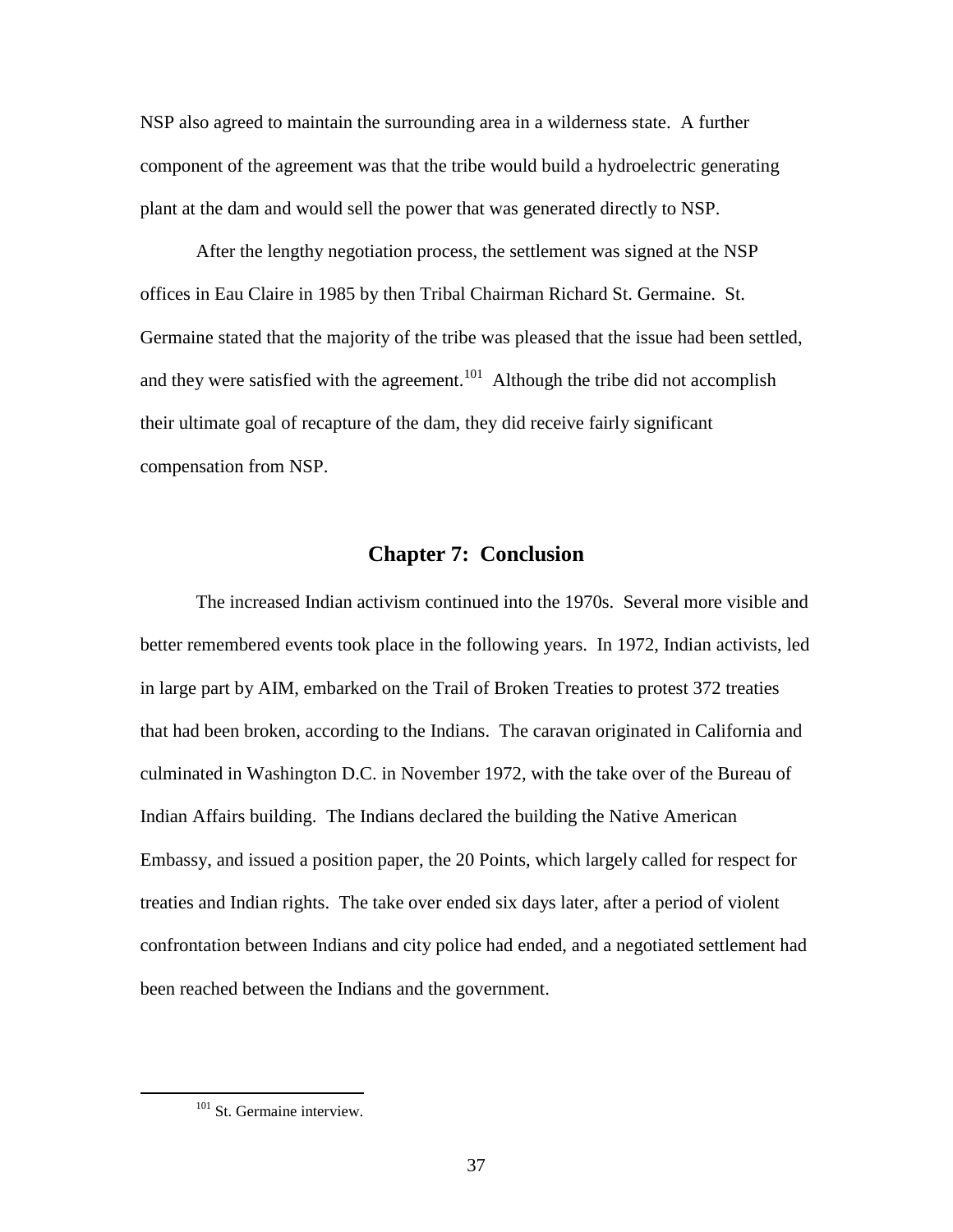One of the most violent and well known Indian activist occupations took place the following year, 1973, at Wounded Knee, South Dakota. Wounded Knee was the site of the 1890 massacre of over 300 Indians by federal troops. AIM originally arrived on the Oglala Sioux reservation to protest the allegedly corrupt tribal government of Chairman Dick Wilson. Many members of the tribe accused him of running the reservation as essentially a police state. On February 27, AIM took over a trading post and the surrounding area at Wounded Knee. Federal law enforcement, as well as troops from the U.S. Army arrived at the stand off and stayed for the entire duration. The occupiers named themselves the Independent Oglala Nation, a sovereign nation. Violence erupted on both sides during the seventy-one day standoff, during which two Indians were killed by government snipers. The siege resulted in many of the Indian leaders becoming federally wanted fugitives.

The Wounded Knee incident was in many ways the end of Indian activism. Activism among Indians did continue for several more years, but on a generally much smaller, more peaceful scale. AIM had been classified by late 1972 as an extremist group by the FBI, and AIM's leaders were on the FBI's list of key extremists.<sup>102</sup> The government began to even more actively prosecute AIM leaders after the conclusion of the Wounded Knee siege. According to Lytle, "To destroy AIM, the government launched a massive campaign of criminal prosecutions. No charge was too far fetched nor evidence too flimsy to stop the prosecutorial machinery."<sup>103</sup> AIM did fight back, and many times won their cases. However, the expense and time involved in those legal cases drained the movement.

<sup>&</sup>lt;sup>102</sup> Matthiessen, 55.

<sup>103</sup> Lytle, 315.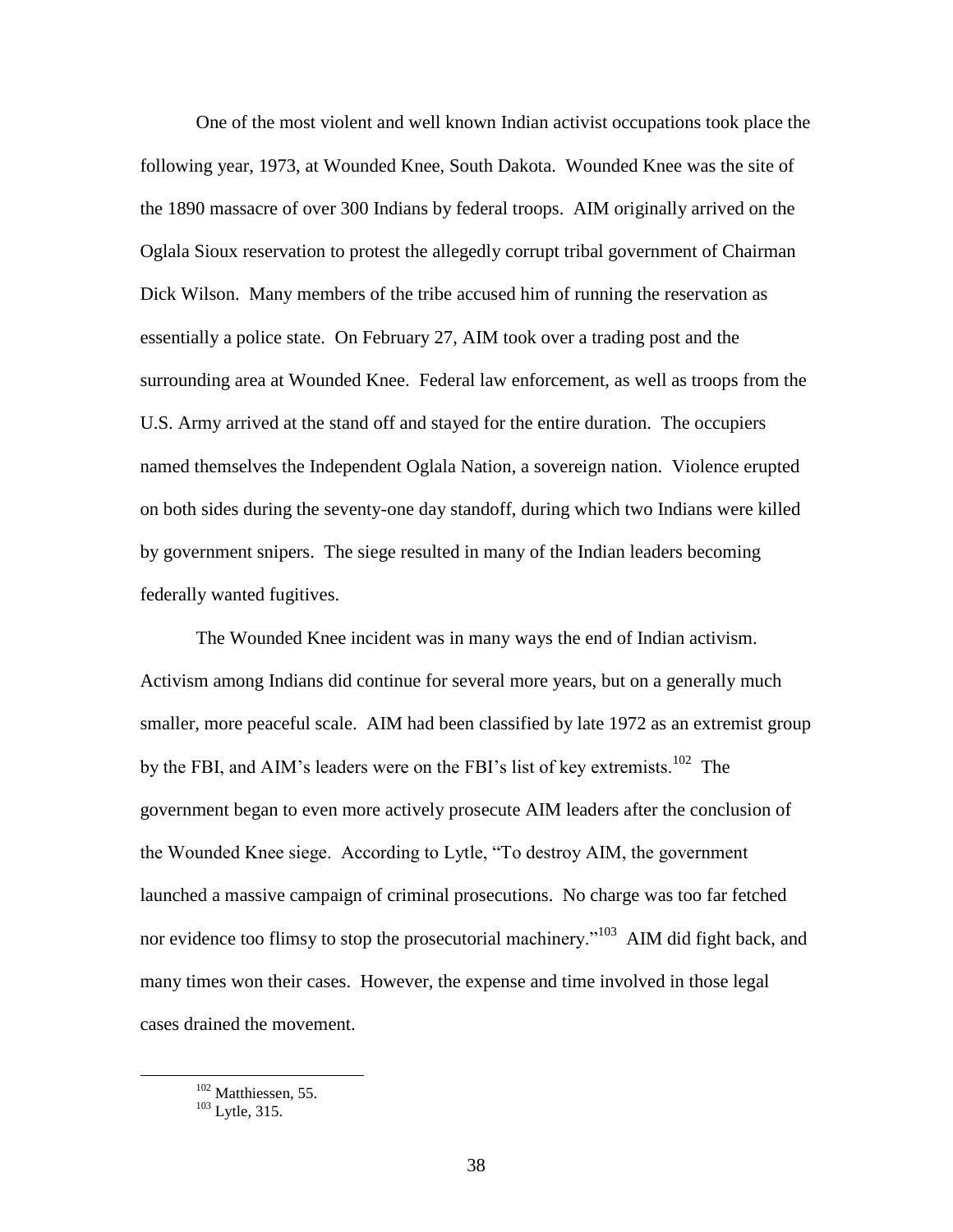Although AIM was never the complete Indian activist movement, they were a large part. The decline of AIM was a big contributing factor in the general decline of Indian activism, which experienced a relatively fast decline after 1973. Smith and Warrior aptly summed up the decline of the activist movement by saying that "As quickly as Indian radicalism had exploded on the national stage, it faded, disintegrating under the weight of its own internal contradictions and divisions, and a relentless legal assault by federal and state governments."<sup>104</sup>

Despite the rapid fall of the Indian activist movement, a great deal had been accomplished by the activists. According to Lytle, they raised the country"s awareness of the plight of the Indians, their culture, and their heritage. "They created widespread sympathy that helped Indians expand their rights and enforce treaty provisions. Their visibility strengthened the opposition that put an end to termination and encouraged the Nixon administration to reform the BIA."<sup>105</sup> Joane Nagel wrote an effective post script to Indian activism, writing that "Indian culture and tradition became valuable and endangered resources to be preserved, maintained, and revitalized by the renewal of history and community."<sup>106</sup>

Although the occupation of the Winter Dam by LCO and AIM activists is not a well known event now, it represented a major turning point for Indians in Wisconsin. The takeover drew attention to the plight of the LCO, and made state residents and organizations take notice. For the first time, the governor of Wisconsin openly supported Indians in their protest against past oppression by white men and treaty violations that had been perpetrated. A U.S. Senator introduced a bill to Congress largely representing

<sup>&</sup>lt;sup>104</sup> Smith and Warrior, 269.

 $105$  Lytle, 315.

<sup>106</sup> Nagel, 158.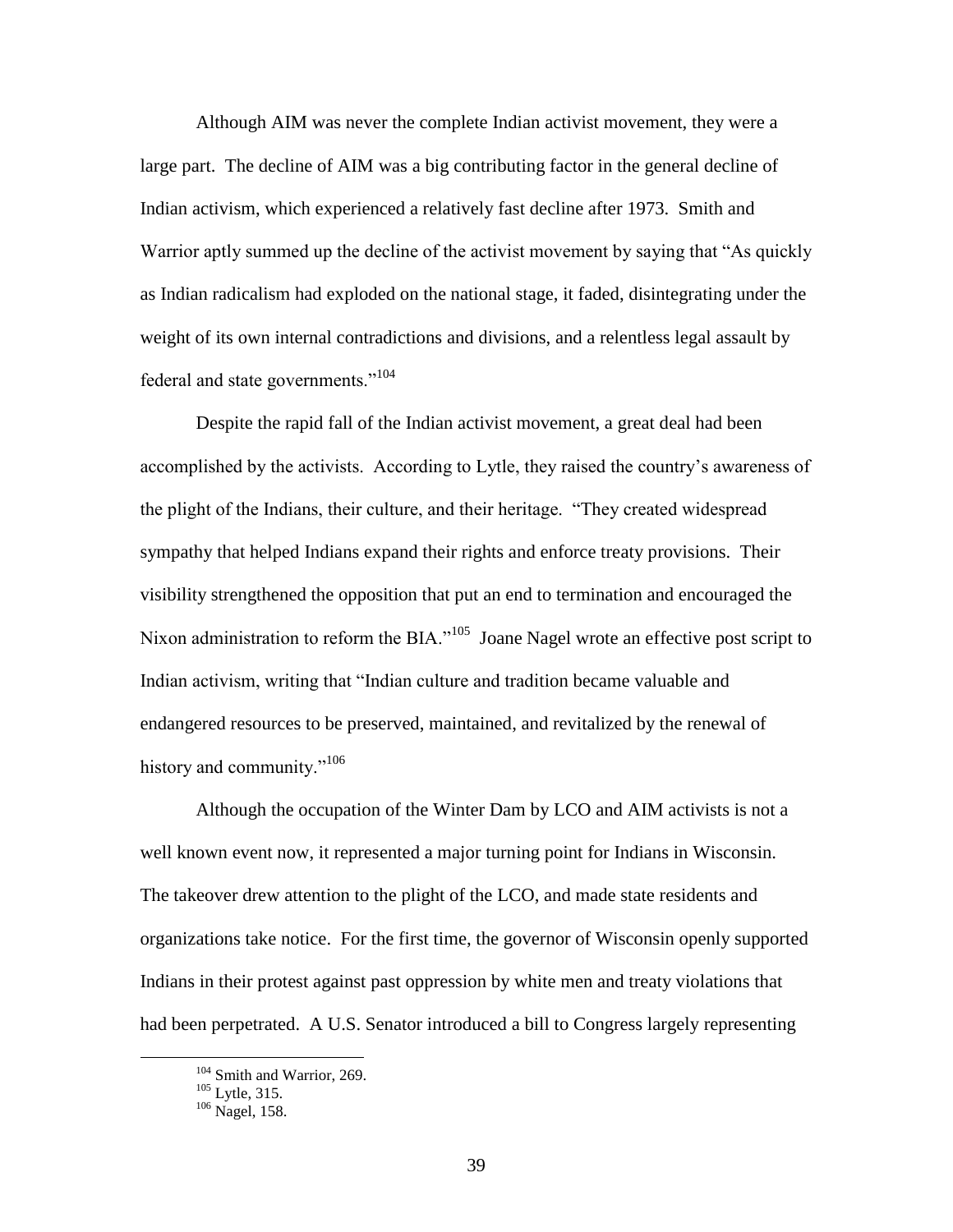their interests. This all happened because a small group of Indians brought attention to the issues through their occupation of the Winter Dam. Charlie Otto Rasmussen summed it up well when he wrote:

 No longer casualties of civilization, the LCO Ojibwe forced others to realize that their culture was alive, that it did matter that their land was usurped, that cemeteries were inundated, that their rights were violated. For many state and federal leaders it was clear that the licensing of Project #108 [the Winter Dam] was an infamous example of an era when Indians received little protection from the government that had pledged to protect them. $107$ 

Rasmussen's concise statement sums up well the ultimate achievement of the takeover of the dam by LCO and AIM activists. Although they did not achieve their objective of federal recapture of the dam, they made themselves heard, made other groups and entities respect their rights and views, and ultimately, they gained financial and land considerations from NSP. No longer would the tribe be controlled by a paternalistic BIA. From that point, they became a much more truly self-governing entity.

<sup>107</sup> Rasmussen, 58-59.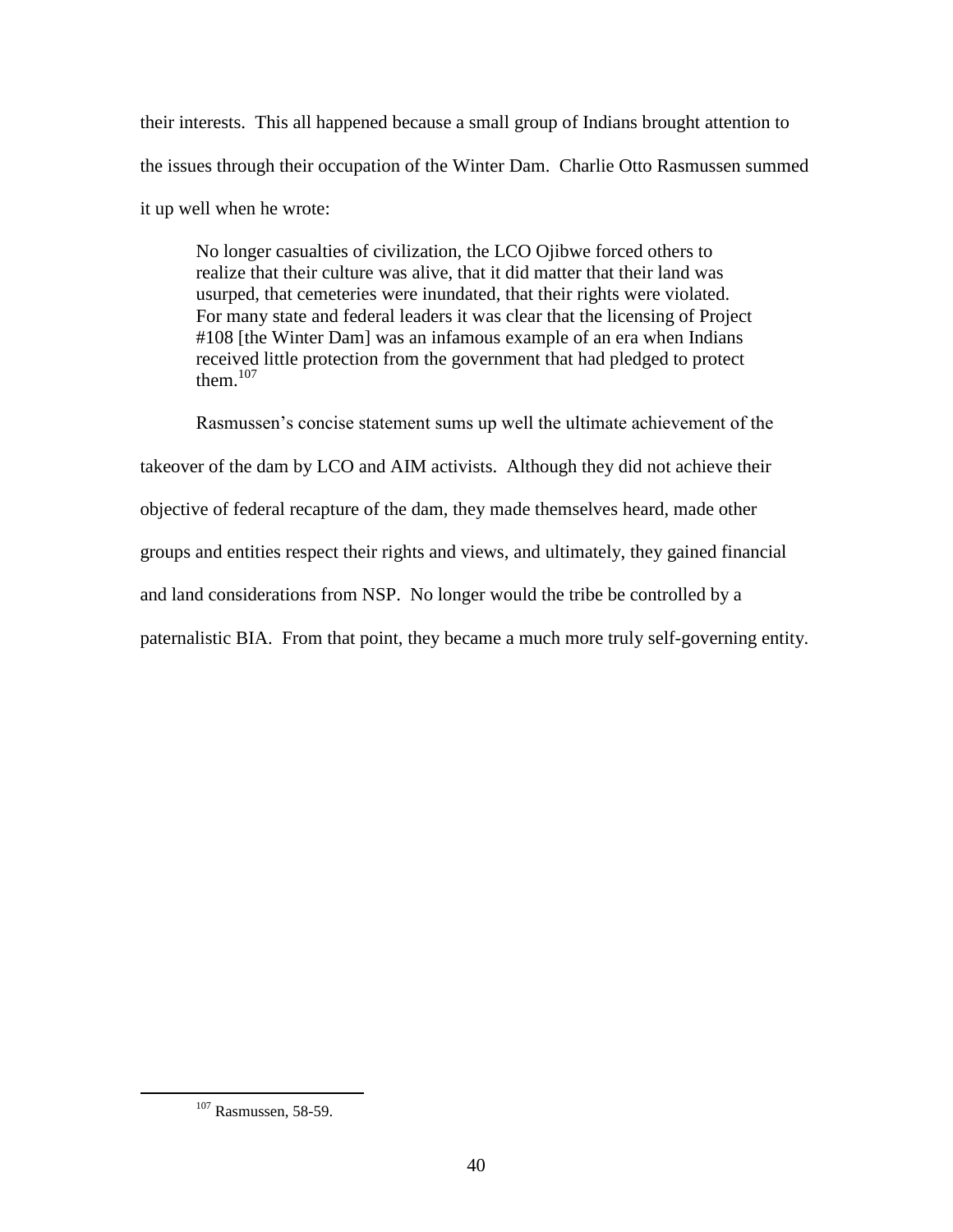### **Bibliography**

- Applegate Krouse, Susan. "What Came Out of the Takeovers: Women"s Activism and the Indian Community School of Milwaukee." *The American Indian Quarterly* 27, no. 3 (2003): 533-547.
- Banks, Dennis. Presentation at Chippewa Valley Technical College, Eau Claire, WI, 8 November, 2006.
- Banks, Dennis and Richard Erdoes. *Ojibwa Warrior: Dennis Banks and the Rise of the American Indian Movement.* Norman: University of Oklahoma Press, 2004.
- Bieder, Robert E. *Native American Communities in Wisconsin 1600-1960: A Study of Tradition and Change*. Madison: The University of Wisconsin Press, 1995.
- Bonney, Rachel A. "The Role of AIM Leaders in Indian Nationalism." *American Indian Quarterly* 3, no. 3 (1977): 209-224.
- Crow Dog, Mary and Richard Erdoes. *Lakota Woman.* New York: HarperPerennial, 1991.
- DeLoria, Vine Jr. *Behind the Trail of Broken Treaties: An Indian Declaration of Independence.* New York: Dell Publishing Company, 1974.
- *Eau Claire Leader-Telegram*. 2, 3, 4, 9, 17, 28 August; 12, 16, 17 November 1971.
- *Gwayakochegewin: Making Decisions the Right Way.* Produced by Lorraine Norrgard. WDSE-TV, 2002, videocassette.
- Inland Lakes Demonstration Project. *Chippewa Flowage Investigations Conducted With Regard to Relicensing of Federal Power Commission Project #108*. June 1972. Chippewa Valley Museum Archives, Eau Claire, WI.
- Iverson, Peter. *"We Are Still Here": American Indians in the Twentieth Century.* Wheeling, IL: Harlan Davidson, 1998.
- Johnson, Troy R, Joane Nagel, and Duane Champagne, eds. *American Indian Activism: Alcatraz to the Longest Walk*. Urbana: University of Illinois Press, 1997.
- Leventhal, Larry B., *Position Paper of the Lac Courte Oreilles Band of Lake Superior Chippewa Indians Relative to the Chippewa Reservoir Federal Power Project No. 108*, August 28, 1971. Chippewa Valley Museum Archives, Eau Claire, WI.
- Loew, Patty. *Indian Nations of Wisconsin: Histories of Endurance and Renewal*. Madison: Wisconsin Historical Society Press, 2001.